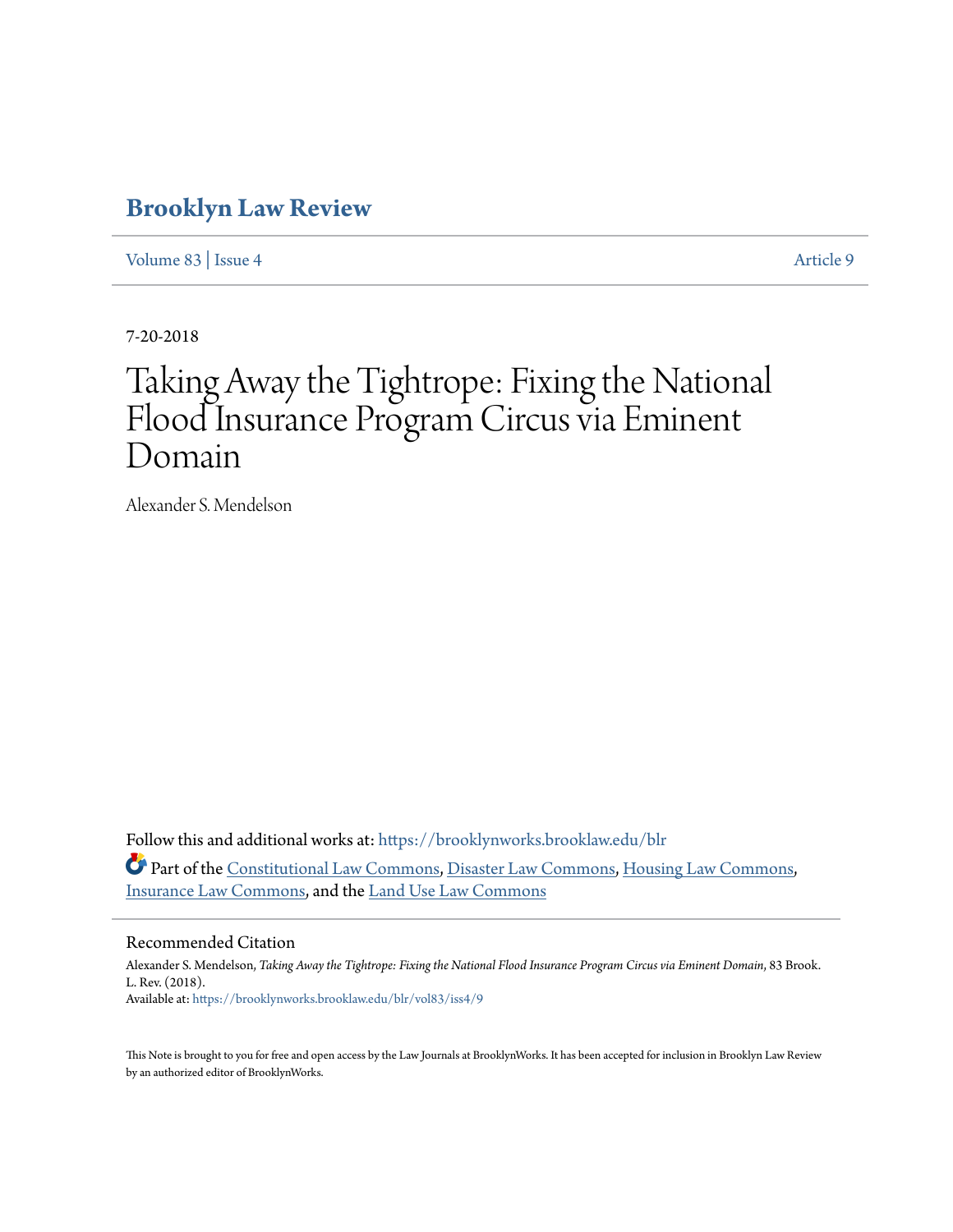# Taking Away the Tightrope

# FIXING THE NATIONAL FLOOD INSURANCE PROGRAM CIRCUS VIA EMINENT DOMAIN

#### **INTRODUCTION**

Bringing thirteen named storms—with seven classified as hurricanes, and four of those classified as major hurricanes— "the 2017 Atlantic hurricane season [was] unusually active."<sup>1</sup> As these major storms made landfall in the United States and the Caribbean, they gripped the collective attention of the world and once again reminded us of the devastating effects that natural disasters can have on our communities.<sup>2</sup> And while many of the most severe physical effects are felt on the local level, the profound damage caused by natural disasters is often felt on the national level as well. The damage caused by hurricanes Harvey and Irma alone is expected to cost a combined \$290 billion—1.5 percent of the nation's GDP.<sup>3</sup> These tremendous estimates do not include the damage caused by Hurricane Maria, whose floods destroyed Puerto Rico's electrical power infrastructure and left the territory in "very, very, very perilous shape."<sup>4</sup>

What's more, disasters like these are not going away; climate scientists have estimated that as many as thirteen million homes in the United States are at risk of inundation by the year 2100 due to the combined effects of sea level rise,

<sup>1</sup> Maggie Astor, *The 2017 Hurricane Season Really Is More Intense Than Normal*, N.Y. TIMES (Sept. 19, 2017), https://www.nytimes.com/2017/09/19/ us/hurricanes-irma-harvey-maria.html [https://perma.cc/GX2U-NQAV].

<sup>2</sup> *See, e.g.*, *Hurricane Maria Updates: In Puerto Rico, the Storm 'Destroyed Us,'* N.Y. TIMES (Sept. 21, 2017), https://www.nytimes.com/2017/09/21/us/hurricane-mariapuerto-rico.html [https://perma.cc/H6XY-88FG] [hereinafter Hurricane Maria Updates] (providing frequent textual and photographic updates on the status of Puerto Rico in the immediate aftermath of Hurricane Maria).

<sup>3</sup> *See AccuWeather Predicts Economic Cost of Harvey, Irma to Be \$290 billion*, (Sept. 11, 2017, 11:06 AM), https://www.accuweather.com/en/weather-news/accu weather-predicts-economic-cost-of-harvey-irma-to-be-290-billion/70002686 [perma. cc/L7PU-GYUH].

<sup>4</sup> *See* Hurricane Maria Updates, *supra* note 2.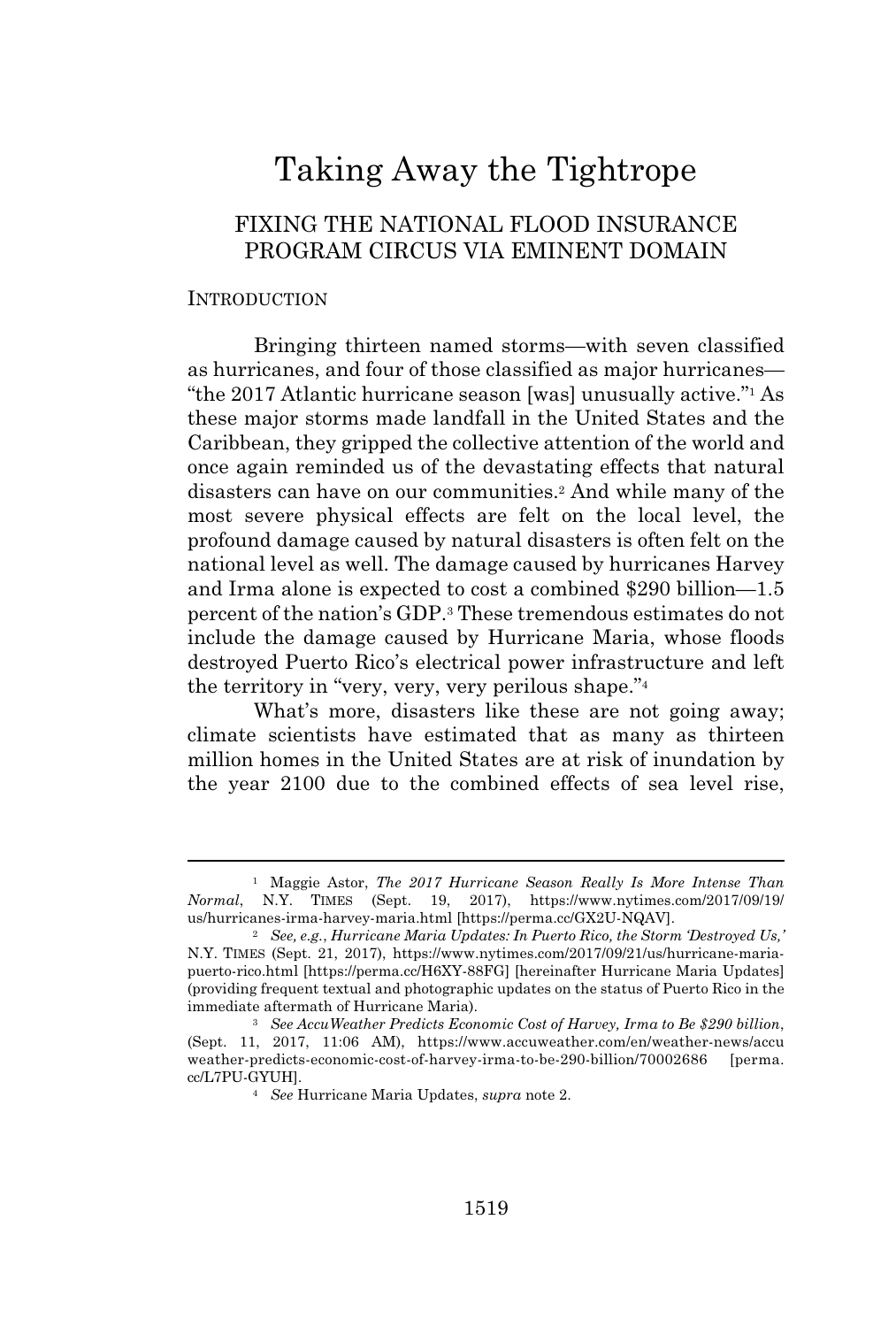extreme weather, and climate change.<sup>5</sup> Natural disasters like those experienced in the 2017 hurricane season serve as a notso-gentle reminder that as individuals and as a society, we must find ways to protect ourselves and each other from the inevitable consequences of living in the natural world.<sup>6</sup>

This increased awareness of extreme weather comes at an auspicious time, as Congress considers the reform and reauthorization of the National Flood Insurance Program (NFIP).<sup>7</sup> Created by the National Flood Insurance Act of  $1968$ <sup>8</sup> the federal program aims to reduce individual exposure to the damage of potential flooding and to deter future development in flood-prone areas.<sup>9</sup> To those ends, the program makes flood insurance "available to homeowners and businesses in communities that have adopted and enforce appropriate floodplain management measures."<sup>10</sup> By 2017, the NFIP was comprised of approximately "5.1 million policies in more than 22,200 communities with approximately \$1.25 trillion of insurance in force."<sup>11</sup> Despite Congress's good intentions in enacting it, the NFIP remains a controversial program that in many cases does more harm than good.<sup>12</sup>

Of the five million policyholders covered by the NFIP, a significant number pay subsidized premiums that do not reflect the actual risk of flooding that property owners face.<sup>13</sup> Subsidies

c2e5cf46c1e2\_story.html?utm\_term=.8330be70968a [https://perma.cc/5ZYA-HPNA].

<sup>11</sup> *Id.*

<sup>5</sup> *See* Lucas Eastman, *Flood, Rebuild, Repeat: The Need for Flood Insurance Reforms*, NAT. RES. DEF. COUNCIL: NAT. EXPERTS BLOG (Aug. 11, 2016), https://www.nrdc.org/experts/rob-moore/flood-rebuild-repeat-need-flood-insurancereforms [https://perma.cc/9MCU-BQY5].

<sup>6</sup> *See* David Conrad & Larry Larson, *We Already Knew How to Reduce Damage from Floods. We Just Didn't Do It*, WASH. POST: OUTLOOK (Sept. 1, 2017), https://www.washingtonpost.com/outlook/we-already-knew-how-to-reduce-damagefrom-floods-we-just-didnt-do-it/2017/09/01/cc6c4174-8f2a-11e7-8df5-

<sup>7</sup> 42 U.S.C. §§ 4001–4131 (2012 & Supp. II 2014); 44 C.F.R. §§ 59.1–80.21 (2017); *see also National Flood Insurance Program: Reauthorization Guidance*, FED. EMERGENCY MGMT. AGENCY, (last updated Mar. 23, 2018), https://www.fema.gov/ national-flood-insurance-program/national-flood-insurance-program-reauthorizationguidance [https://perma.cc/3VX7-EH5W]; Mary Williams Walsh, *A Broke, and Broken, Flood Insurance Program*, N.Y. TIMES: BUS. DAY (Nov. 4, 2017), https://nyti.ms/ 2hFpQsW [https://perma.cc/WK59-UG8X].

<sup>8</sup> National Flood Insurance Act of 1968, Pub. L. No. 90–448, 82 Stat. 572 (codified as amended at 42 U.S.C. §§ 4001–4131 (2012 & Supp. II 2014)).

<sup>9</sup> *See* 42 U.S.C. § 4001 (2012); *see also* Charles T. Griffith, *The National Flood Insurance Program: Unattained Purposes, Liability in Contract, and Takings*, 35 WM. & MARY L. REV. 727, 728 (1994).

<sup>10</sup> DEP'T OF HOMELAND SEC., FED. EMERGENCY MGMT. AGENCY, PRESIDENT'S BUDGET FY 2018 530 (2018).

<sup>12</sup> *See infra* Part II.

<sup>13</sup> *See* U.S. GOV'T ACCOUNTABILITY OFFICE, GAO-17-317, REPORT TO CONGRESSIONAL COMMITTEES HIGH-RISK SERIES: PROGRESS ON MANY HIGH-RISK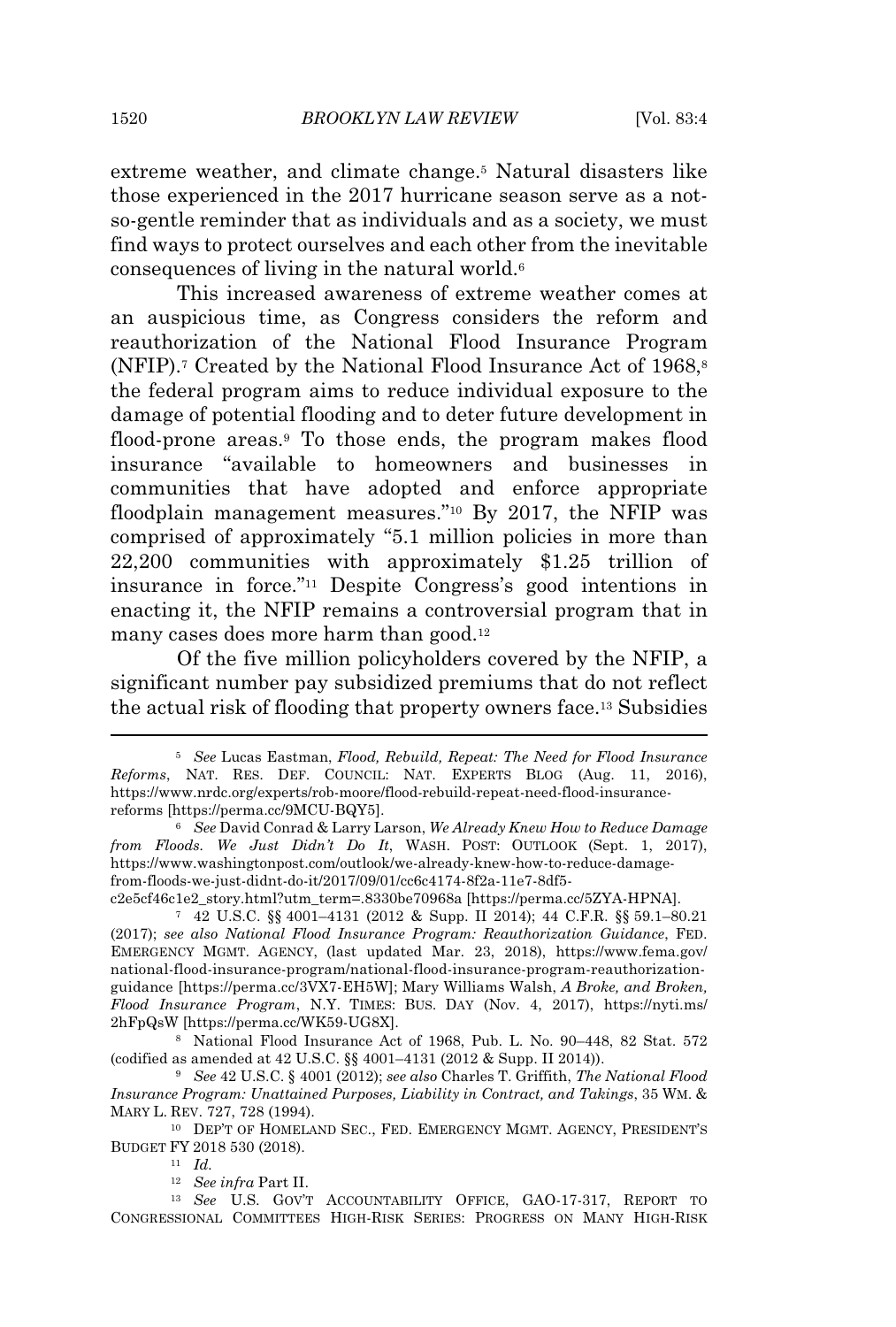were initially instituted at the program's inception, as private insurers had long since pulled out of the flood insurance market and data was therefore unavailable to put an accurate rate structure in place.<sup>14</sup> Subsidized rates were expected to be replaced by "actuarially sound" rates after the first twenty-five years of the program.<sup>15</sup> Despite this plan, fifty years later many policyholders continue to pay discounted rates that do not reflect their true risk levels.<sup>16</sup>

These subsidies impose substantial burdens on taxpayers generally and on the homeowners that appear at first glance to exclusively benefit from the program. Most directly, subsidies contribute to the financial insolvency of the program.<sup>17</sup> Since the NFIP "collects less in premiums and surcharges than it shells out in claims and other expenses," the program is currently \$24.6 billion in debt to the U.S. Department of the Treasury.<sup>18</sup> More indirectly, and perhaps more importantly, subsidized premiums disguise the actual risk that homeowners face—encouraging rather than discouraging floodplain development.<sup>19</sup> The illusion that coastal and riverfront properties are safe to develop upon "ensures that there will be greater dislocation when—not if—that safety is revealed as illusory."<sup>20</sup> This illusion also requires the government and taxpayers to bear the risk of inevitable loss. "As a result of its substantial financial exposure and management and operations challenges, the program has been on [the Government Accountability Office] High-Risk List since 2006."<sup>21</sup>

Recognizing these problems, Congress undertook efforts to remove subsidies and bring the program back into solvency with the Biggert-Waters Flood Insurance Reform Act of 2012 (Biggert-

<sup>21</sup> GAO-17-317, *supra* note 13, at 619.

AREAS, WHILE SUBSTANTIAL EFFORTS NEEDED ON OTHERS 619 (Feb. 2017) [hereinafter GAO–17–317], https://www.gao.gov/assets/690/682765.pdf [https://perma.cc/QG45- B5EK]; *see also* Alexander Lemann, *Rolling Back the Tide: Toward an Individual Mandate for Flood Insurance*, 26 FORDHAM ENVTL. L. REV. 166, 168 (2015).

<sup>14</sup> *See* Adam F. Scales, *A Nation of Policyholders: Governmental and Market Failure in Flood Insurance*, 26 MISS. C. L. REV. 3, 15–16 (2007).

<sup>15</sup> *See* Aparna Kirknel Majmudar, *The National Flood Insurance Program: Maintaining Its Head Above Water*, 16 U. MIAMI INT'L & COMP. L. REV. 183, 195–96 (2009).

<sup>16</sup> U.S. GOV'T ACCOUNTABILITY OFFICE, GAO-17-425, FLOOD INSURANCE: COMPREHENSIVE REFORM COULD IMPROVE SOLVENCY AND ENHANCE RESILIENCE 6 (Apr. 2017) [hereinafter GAO–17–425], http://www.gao.gov/assets/690/684354.pdf [https:// perma.cc/2YVR-S8GC].

<sup>17</sup> *See* Ernest B. Abbott, *Flood Insurance and Climate Change: Rising Sea Levels Challenge the NFIP*, 26 FORDHAM ENVTL. L. REV. 10, 34–35 (2014).

<sup>18</sup> Michelle Cottle, *Can Congress Bring the National Flood Insurance Program Above Water?*, ATLANTIC (Aug. 5, 2017), https://www.theatlantic.com/politics/archive/ 2017/08/congress-flood-insurance/535731/ [https://perma.cc/HZC4-GKBT].

<sup>19</sup> *See* Scales, *supra* note 14, at 6.

<sup>20</sup> *Id.*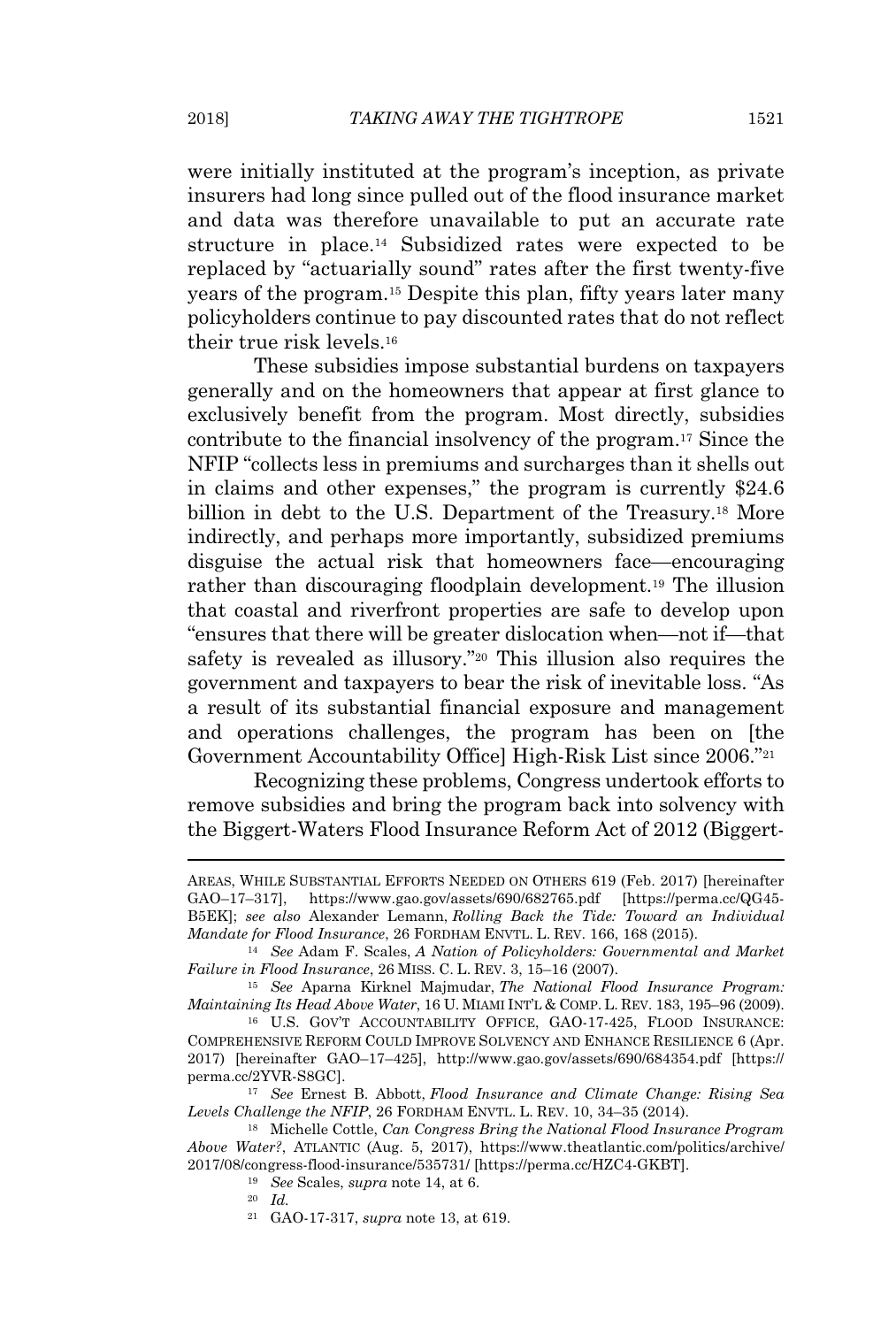1522 *BROOKLYN LAW REVIEW* [Vol. 83:4

Waters).<sup>22</sup> Biggert-Waters "eliminated subsidized premiums and adjusted premium rates to reflect actual flood risk."<sup>23</sup> This fiscally responsible solution was, however, met with opposition from homeowners who were upset that they were required to pay higher premiums.<sup>24</sup> Under political pressure, Congress quickly reinstated many of the subsidies within just two years by enacting the Homeowner Flood Insurance Affordability Act of 2014.<sup>25</sup>

Another result of the political pressure to provide a safety net to homeowners in flood-prone areas is the continued coverage of repetitive loss properties.<sup>26</sup> Although all fifty states must tolerate some repetitive loss properties, "five states— Texas, Louisiana, Florida, New York and New Jersey—have 10,000 or more properties that frequently flood."<sup>27</sup> Such properties include a house in Baton Rouge, Louisiana that is worth close to \$56,000, has flooded over forty times, and has "accumulated almost \$430,000 in flood insurance claims."<sup>28</sup> Another home in "Houston, Texas with an assessed value of \$72,400 . . . has frequently flooded and received over \$1 million in flood insurance payouts."<sup>29</sup> These are just a few shocking examples of what appears to be a more than anecdotal waste problem: of the five million properties insured by the NFIP, just 30,000 (.60 percent) "[s]evere [r]epetitive [l]oss [p]roperties" "have received 10.6 [percent] (\$5.5 billion dollars) of all flood insurance claims since 1978."<sup>30</sup> Nearly half of these property owners have received insurance benefits exceeding the value of their home.<sup>31</sup>

<sup>22</sup> Biggert-Waters Flood Ins. Reform Act of 2012, Pub. L. No. 112–141, 126 Stat. 916 (codified as amended at scattered sections of 42 U.S.C. (2012)); *see also* Abbott, *supra* note 17, at 13.

<sup>23</sup> Sarah Fox, *This Is Adaptation: The Elimination of Subsidies Under the National Flood Insurance Program*, 39 COLUM. J. ENVTL. L. 205, 208–09 (2014).

<sup>24</sup> *See* Abbott, *supra* note 17, at 13–14.

<sup>25</sup> *See id.*; *see also* Homeowner Flood Insurance Affordability Act of 2014, Pub. L. No. 113–89, 128 Stat. 1020 (codified as amended at scattered sections of 42 U.S.C. (2012 & Supp. II 2014).

<sup>&</sup>lt;sup>26</sup> 42 U.S.C. § 4121(a)(7) (2012) ("[T]he term 'repetitive loss structure' means a structure covered by a contract for flood insurance that—(A) has incurred flood-related damage on [two] occasions, in which the cost of repair, on the average, equaled or exceeded 25 percent of the value of the structure at the time of each such flood event; and (B) at the time of the second incidence of flood-related damage, the contract for flood insurance contains increased cost of compliance coverage.").

<sup>27</sup> Alice C. Hill & Craig Fugate, *The Same Houses Flood Every Year and We Keep Paying For Them*, HILL (July 31, 2017, 1:40 PM), http://thehill.com/blogs/punditsblog/energy-environment/344607-the-same-houses-flood-every-year-and-we-keeppaying-for [https://perma.cc/E4D7-9FRR].

<sup>28</sup> *Id.*

<sup>29</sup> *Id.*

<sup>30</sup> Eastman, *supra* note 5.

<sup>31</sup> *See id.*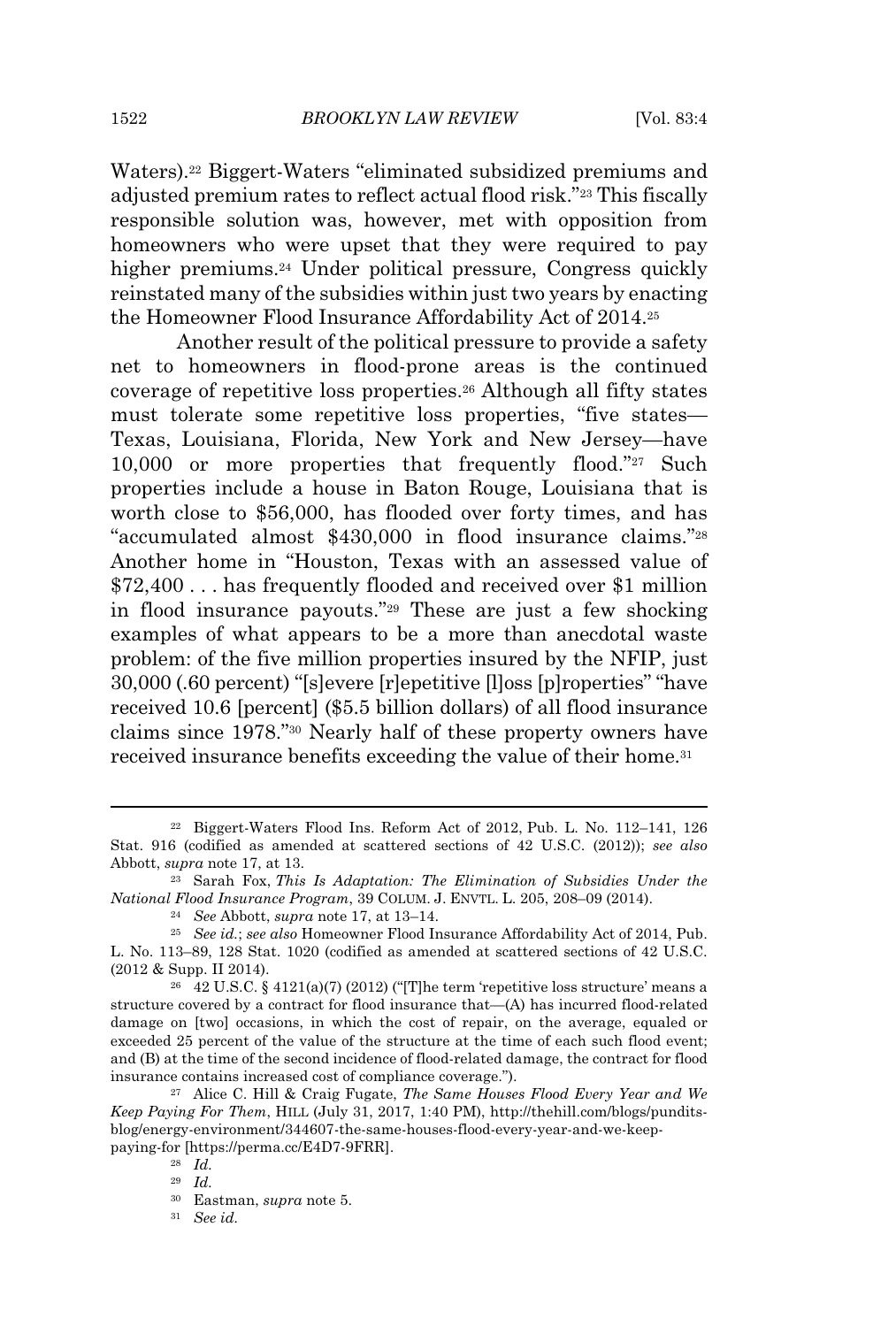Even more alarming than these statistics is the fact that owners of severe repetitive loss properties "face no limit on the total value of payments they may receive or on the number of claims made."<sup>32</sup> How long can taxpayers be expected to hold up and reweave a safety net before they take away the tightrope altogether?

This note argues that if NFIP subsidies are here to stay, then at least in the case of severe repetitive loss properties, the best course of action is to do just that—give governments the tools they need to exercise their existing authority to condemn severe repetitive loss properties and convert them into open space without relying on voluntary-buyout programs.<sup>33</sup> This approach would achieve the key objectives of the NFIP that advocates of reform seek. Condemnation<sup>34</sup> of severe repetitive loss properties would preclude development on those properties, with an added benefit of discouraging floodplain development in general—a primary goal since the creation of the NFIP.<sup>35</sup> This would not only improve the program's own financial standing by reducing the number of claims paid out, but would fulfill Congress's objective to "alleviate the economic hardships caused by unforeseen flood disasters" among individual property owners.<sup>36</sup> Converting these properties into open spaces would also promote environmental sustainability by enabling the creation of a buffer zone between storms and the communities.<sup>37</sup> Finally, condemnation would promote a better allocation of risk onto property owners instead of taxpayers.<sup>38</sup>

Part I of this note provides insight into how the NFIP operates to mitigate flood damage and defines key terms. Part II dives into the problems that led private insurers to leave the market and how those problems persist within the NFIP. Part III introduces the current system of "voluntary buyouts" permissible under the current statute—and assesses some of the issues that the volitional requirement raises in successfully protecting the public and the environment from flood hazards.

<sup>32</sup> Hill & Fugate, *supra* note 27.

<sup>33</sup> Currently, municipalities are not permitted to acquire property using Hazard Mitigation grants and federal NFIP-related funds unless the property owner agrees to participate voluntarily. 44 C.F.R. § 80.11(a) (2017).

<sup>&</sup>lt;sup>34</sup> "The determination and declaration that certain property (esp. land) is assigned to public use, subject to reasonable compensation; the exercise of eminent domain by a governmental entity." *Condemnation*, BLACK'S LAW DICTIONARY (10th ed. 2014).

<sup>35</sup> *See* 42 U.S.C. § 4001(e) (2012).

<sup>36</sup> Powers v. United States, 996 F.2d 1121, 1126 (11th Cir. 1993).

<sup>37</sup> *See, e.g*., *Buyout and Acquisition Programs*, N.Y. GOVERNOR'S OFF. OF STORM RECOVERY (GOSR), https://stormrecovery.ny.gov/housing/buyout-acquisitionprograms [https://perma.cc/Y8PB-49CJ] (describing the "natural coastal buffer" created by converting high-risk property to open space).

<sup>38</sup> *See* Majmudar, *supra* note 15, at 198.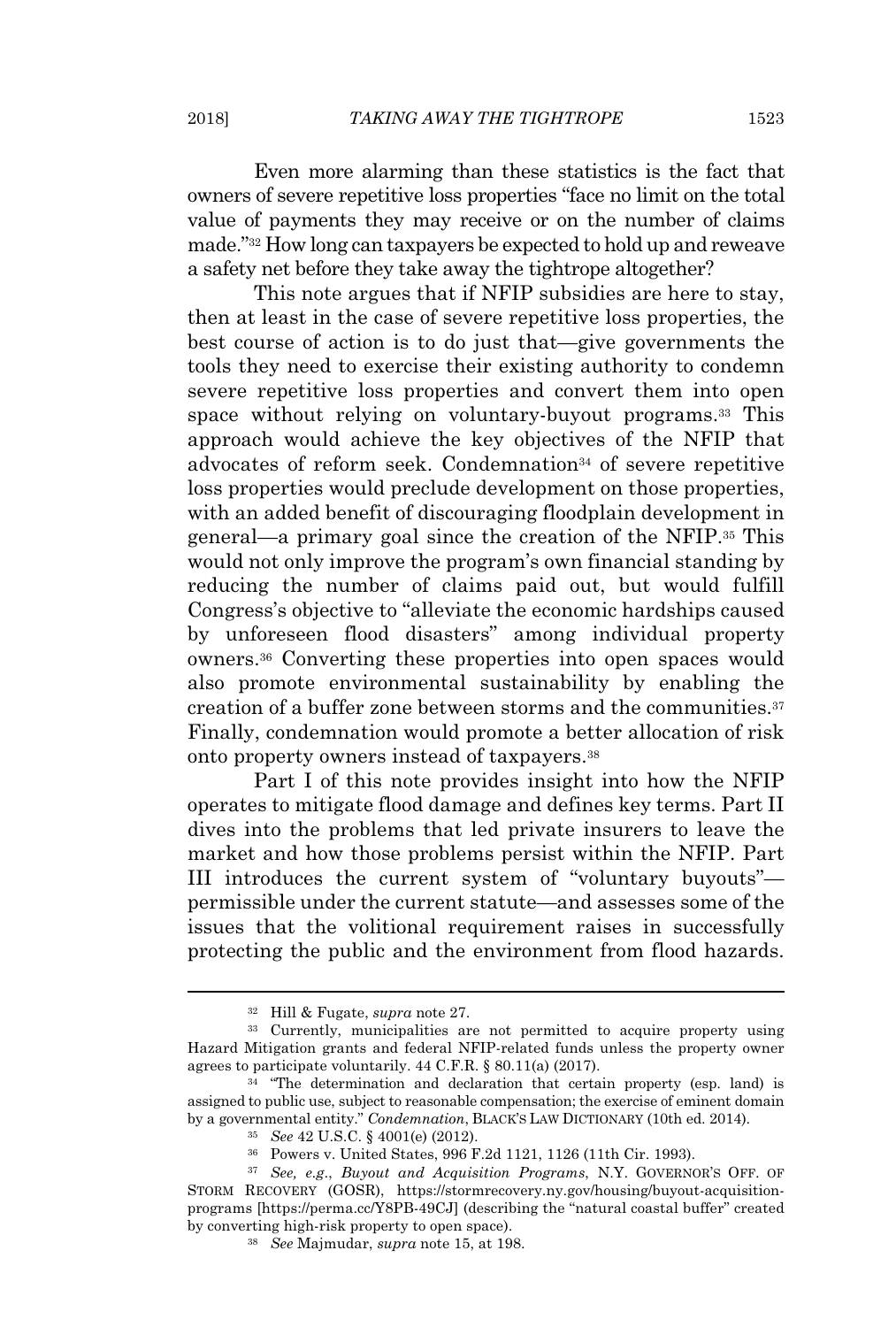Analyzing the Takings Clause of the Fifth Amendment, Part IV introduces a promising solution to the severe repetitive loss problem—a new plan of forced removal or "involuntary buyouts," implemented by local governments with assistance from federal hazard mitigation grants. This Part also explores the legal implications and possible limitations that the plan would face; namely, how such a plan will balance public purposes against individual property rights, and how "involuntary buyouts" will be achieved given the "just compensation" requirement.

### I. A TECHNICAL OVERVIEW OF THE NATIONAL FLOOD INSURANCE PROGRAM AND DEFINITIONS OF KEY TERMS

The administrator of the Federal Emergency Management Agency (FEMA) is charged with managing the NFIP,<sup>39</sup> which includes, *inter alia*, setting premium rates,<sup>40</sup> identifying floodprone areas, and disseminating up-to-date information to the public regarding the program.<sup>41</sup> These activities are largely dependent upon the administrator's preparation of two types of maps—Flood Insurance Rate Maps (FIRMs) and the Flood Hazard Boundary Maps (FHBMs).<sup>42</sup> These maps identify "special flood hazard areas" in which "the land in the flood plain within a community [is] subject to a 1 percent or greater chance of flooding in any given year."<sup>43</sup> They delineate the various hazards to be expected at different elevations within these areas, more commonly known as "100-year floodplains."<sup>44</sup>

Under the NFIP, FEMA offers to insure property owners within the 100-year floodplain, provided that their community actively chooses to participate in the program and is able to meet all of the program's requirements for floodplain management.<sup>45</sup>

<sup>45</sup> *See* 42 U.S.C. § 4014; Barnhizer, *supra* note 44, at 331–32; *see also* 42 U.S.C. § 4012; 44 C.F.R. §§ 59.22, 60.3; John R. Nolon, *Land Use and Climate Change: Lawyers Negotiating Above Regulation*, 78 BROOK. L. REV. 521, 560 (2013) (FEMA "limits the availability of flood insurance to property owners who build in accordance with local

<sup>39</sup> 42 U.S.C. § 4011(a).

<sup>40</sup> *Id.* § 4015(a).

<sup>41</sup> *Id.* §§ 4101(a), 4020.

<sup>42</sup> 44 C.F.R. § 64.3(a) (2017).

<sup>43</sup> *Id.* § 59.1.

<sup>44</sup> Daniel D. Barnhizer, *Givings Recapture: Funding Public Acquisition of Private Property Interests on the Coasts*, 27 HARV. ENVTL. L. REV. 295, 331–32 (2003). The term "100-year floodplain" often results in confusion, as it leads most average citizens to believe "that once there has already been such a flood in his area, he is safe for the next ninety-nine years." Scales, *supra* note 14, at 9. This confusion causes many to underestimate the actual risk of flooding and subsequently results in failure to purchase flood insurance. *Id.*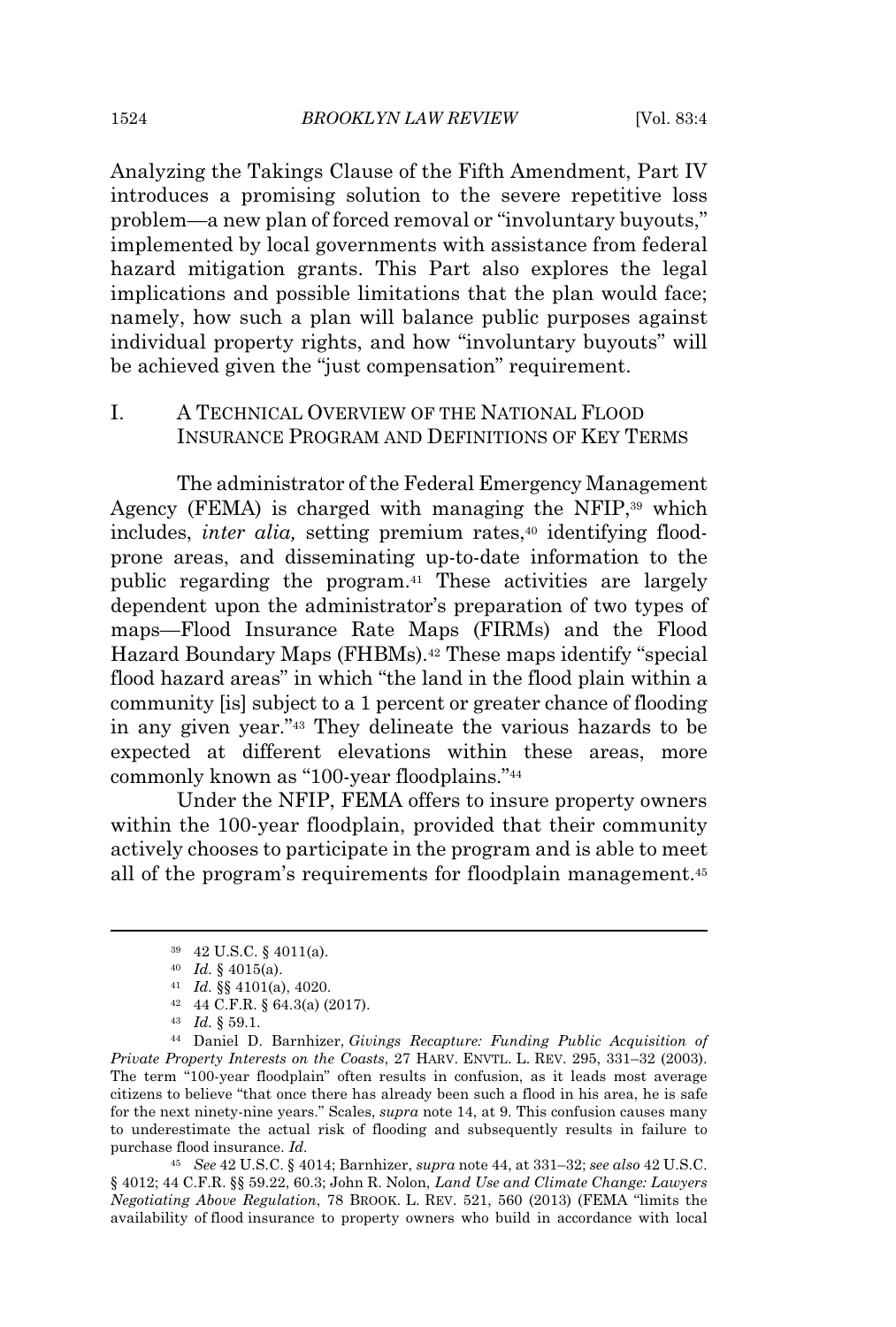The actual sale of NFIP flood insurance policies is operated through a public-private partnership known as the "Write-Your-Own (WYO) program," whereby private property insurers act as "agents of the federal insurance scheme."<sup>46</sup> Thus, FEMA's primary function is to create the aforementioned maps, which determine the premium rates for properties within the floodplain, and communicate risk to property owners.<sup>47</sup> Despite the vital nature of this responsibility and the support FEMA receives in carrying out other aspects of the program, most of FEMA's maps remain "woefully outdated."<sup>48</sup> For example, the data contained in flood maps available after Hurricane Sandy hit New York in 2012 were nearly thirty years out of date.<sup>49</sup> FEMA's failure to reliably update essential maps has imposed another burden on the NFIP, leading to misrepresentations of the true risks of living in the floodplain, and contributing to the "continual development and redevelopment in risky flood-prone areas."<sup>50</sup>

Finally, FEMA specifically defines a repetitive loss property as "[a]n NFIP-insured structure that has had at least [two] paid flood losses of more than \$1,000 each in any [ten] year period since 1978."<sup>51</sup> These properties face no limit on the number or value of flood insurance claims they may submit,<sup>52</sup> and roughly "[one] in [ten] homes . . . have cumulative . . . claims that have exceeded the value of the house."<sup>53</sup> A "Severe Repetitive Loss Building" is a building that is covered under an NFIP policy that:

Has incurred flood damage for which: a. [four] or more separate claim payments have been made . . . with the amount of each such claim exceeding \$5,000, and with the cumulative amount of such claims

<sup>47</sup> *See* Becky Hayat & Robert Moore, *Addressing Affordability and Long-Term Resiliency Through the National Flood Insurance Program*, 45 ENVTL. L. REP. 10338, 10341 (2015).

zoning prescriptions that regulate development in Special Flood Hazard Areas designated by FEMA Flood Insurance Rate Maps.").

<sup>46</sup> Scales, *supra* note 14, at 14. The name WYO is a misnomer: "the insurance contract is written by the NFIP and published in the Federal Register. No deviations are permitted . . . . Insurance companies retain 30% of premiums as a commission . . . [and] are responsible for enrolling policyholders, collecting premiums, and administering claims." *Id.*

<sup>48</sup> *Id.*

<sup>49</sup> *Id.* at 10338, 10341 ("[A]t the time Hurricane Sandy hit, the data used to generate flood maps for New York City had not been updated since they were first issued in 1983.").

<sup>50</sup> *Id.* at 10341.

<sup>51</sup> *Definitions*, FED. EMERGENCY MGMT. AGENCY (Nov. 30, 2017, 12:11 PM), https:// www.fema.gov/national-flood-insurance-program/definitions#R [https://perma.cc/W8YJ-RD45].

<sup>52</sup> Hill & Fugate, *supra* note 27.

<sup>53</sup> RAWLE O. KING, R42850, CONG. RESEARCH SERV., THE NATIONAL FLOOD INSURANCE PROGRAM: STATUS AND REMAINING ISSUES FOR CONGRESS 20 (2013), https://fas.org/sgp/crs/misc/R42850.pdf [https://perma.cc/Y379-XVAS].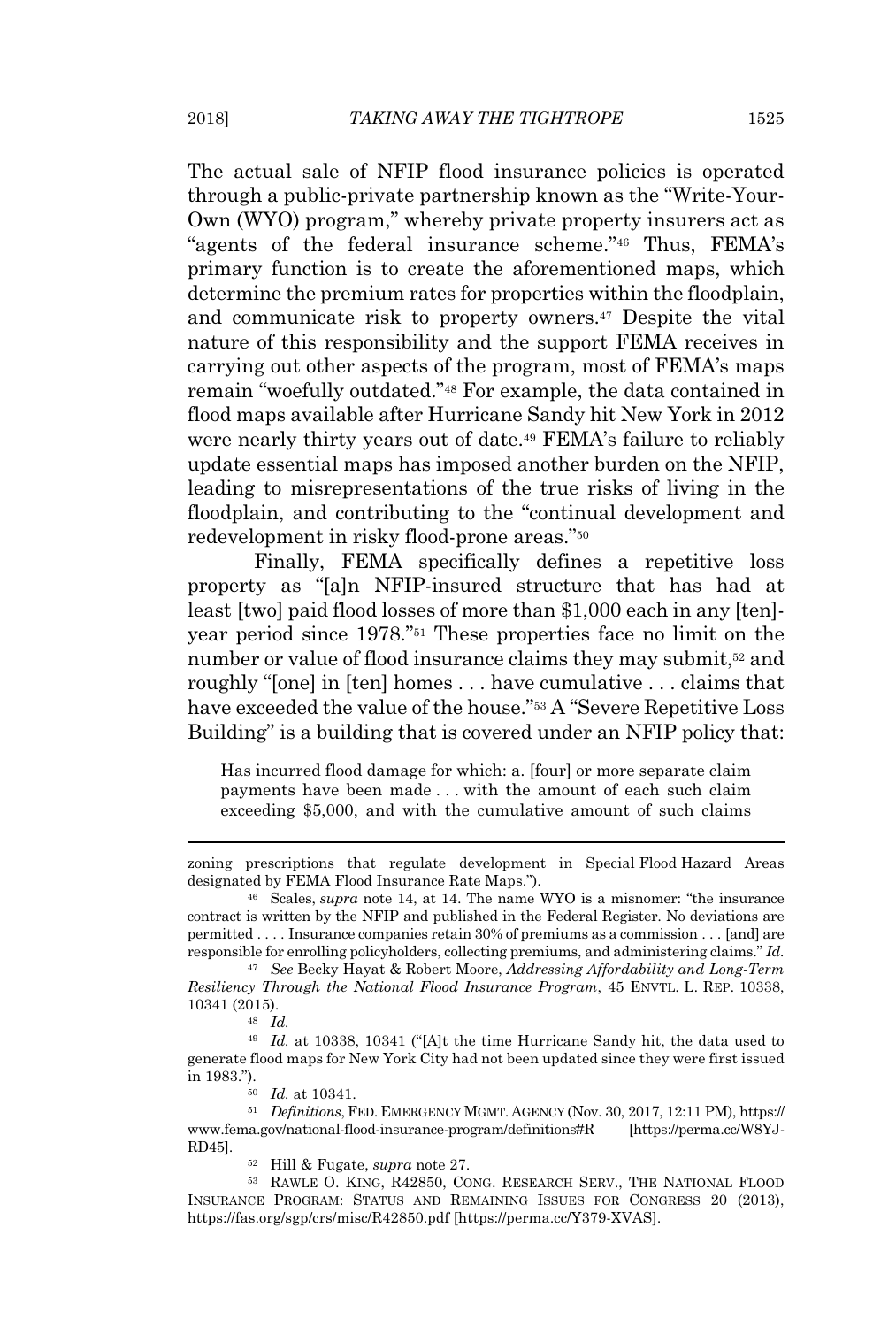payments exceeding \$20,000; or b. at least [two] separate claims payments have been made . . . with the cumulative amount of such claim payments exceed[ing] the fair market value of the insured building on the day before each loss.<sup>54</sup>

The particularly risk-inclined properties that fit these descriptions, given their rising prevalence and the heavy financial burden that they impose on the NFIP, are ideal candidates for a system of "involuntary buyouts."<sup>55</sup>

# II. HOW PRIVATE MARKET PROBLEMS BECAME TAXPAYER PROBLEMS

At one time, homeowners were able to easily obtain coverage for flooding within the private insurance market.<sup>56</sup> Flooding was frequently covered as an additional risk under fire insurance policies—the dominant form of personal property insurance until the rise of the modern homeowners' policy in the 1950s—and could also be covered by more general accident policies.<sup>57</sup> Some features inherent to flood risks, however, made it an "unattractive [product] for private insurers."<sup>58</sup> In fact, the issues facing private insurers in providing flood insurance led the insurers to discontinue such coverage altogether by the midtwentieth century.<sup>59</sup> Specifically, problems related to correlated losses, adverse selection, and moral hazard, led to the demise of private flood insurance, and despite the best efforts of the federal government, continue to plague the NFIP.<sup>60</sup>

#### *A. Correlated Losses*

Perhaps the most destabilizing factor for private insurers' ability to cover flooding and other catastrophic risk was the problem of correlated losses.<sup>61</sup> Unlike casualty losses such as

<sup>54</sup> *Definitions*, FED. EMERGENCY MGMT. AGENCY (last updated Nov. 20, 2017), https://www.fema.gov/national-flood-insurance-program/definitions#S [https://perma.cc/ JS2X-YUXM]. The term "Severe Repetitive Loss Property" also refers to "a severe repetitive loss building or the contents within a severe repetitive loss building, or both." *Id.*; *see also* 44 C.F.R. § 79.2(h).

<sup>55</sup> *See* Eastman, *supra* note 5.

<sup>56</sup> *See* Scales, *supra* note 14, at 7.

<sup>57</sup> *See id.* at 7, n.14 (2007).

<sup>58</sup> *Id.* at 7.

<sup>59</sup> *See* Lemann, *supra* note 13, at 179.

<sup>60</sup> *See* Scales, *supra* note 14, at 8–11.

<sup>61</sup> *See* James Ming Chen, *Correlation, Coverage, and Catastrophe: The Contours of Financial Preparedness for Disaster*, 26 FORDHAM ENVTL. L. REV. 56, 65 (2014). "Highly correlated catastrophic risks inflict 'numerous losses . . . simultaneously from a single event.'" *Id.* at 66 (omission in original) (quoting Michael J. Trebilcock &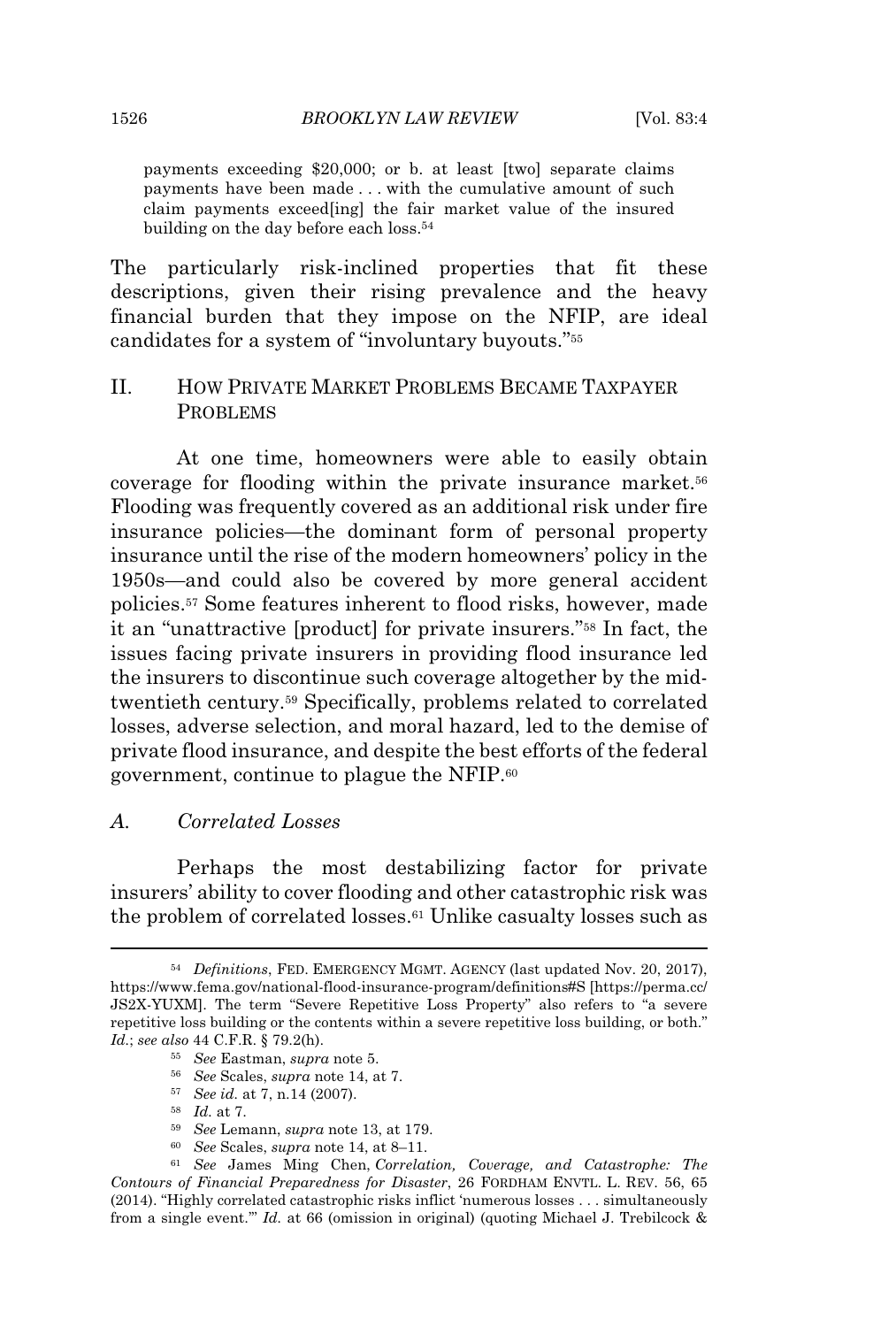car accidents or fires, "losses due to flood[ing] . . . tend to be highly correlated within geographic areas."<sup>62</sup> Even where the risk of flooding in a given year is low, when one property is inundated, it is exceedingly likely that thousands of others in the same area will be similarly affected.<sup>63</sup> The prospect of paying out large amounts in insurance benefits to a large, narrow distribution of insureds leads insurers to seek additional capital to protect themselves financially.<sup>64</sup> Finding it difficult to spread risk evenly among policyholders, private insurers instead made the collective decision to stop providing flood insurance altogether.<sup>65</sup>

The government occupies a unique position to mitigate the costs of correlated losses. Unlike a typical private insurer, the government does not have to rely exclusively on premium dollars to cover losses.<sup>66</sup> For example, the authorizing statute includes provisions establishing the possibility of reinsurance by the private insurance industry.<sup>67</sup> Moreover, the statute established a National Flood Insurance Fund, allowing the NFIP to borrow taxpayer funds directly from the Treasury to cover flood losses.<sup>68</sup> Having greater potential sources of funding does not, however, change the concentration of losses incurred. Despite the ability to access taxpayer funds to cover losses, the NFIP's community buy-in and local floodplain management requirements<sup>69</sup> encourage development rather than abandonment, and cause further concentration and correlation of losses rather than wider distribution.<sup>70</sup>

#### *B. Adverse Selection*

Another factor that led to the private insurance industry's collective decision to leave the flood insurance market

Ronald J. Daniels, *Rationales and Instruments for Government Intervention in Natural Disasters*, *in* ON RISK AND DISASTER: LESSONS FROM HURRICANE KATRINA 89, 93 (Ronald J. Daniels et al. eds., 2006).

<sup>62</sup> Scales, *supra* note 14, at 10–11.

<sup>63</sup> *See* Lemann, *supra* note 13, at 178.

<sup>64</sup> *See* Howard C. Kunreuther & Erwann O. Michel-Kerjan, *Climate Change, Insurability of Large-Scale Disasters, and the Emerging Liability Challenge*, 155 U. PA. L. REV. 1795, 1825 (2007).

<sup>65</sup> *See* Lemann, *supra* note 13, at 179.

<sup>66</sup> *See* Saul Jay Singer, *Flooding the Fifth Amendment: The National Flood Insurance Program and the "Takings" Clause*, 17 B.C. ENVTL. AFF. L. REV. 323, 328 (1990).

<sup>67</sup> 42 U.S.C. § 4051(a)(2) (2012).

<sup>68</sup> 42 U.S.C. § 4017(a) (2012 & Supp. II 2014).

<sup>69</sup> *See* 42 U.S.C. §§ 4012(c), 4022 (2012) (discussing the NFIP's statutory community buy-in and floodplain management requirements); *see also* 44 C.F.R. § 59.22 (2017) (discussing NFIP community eligibility requirements adopted by FEMA).

<sup>70</sup> *See* Scales, *supra* note 14, at 13.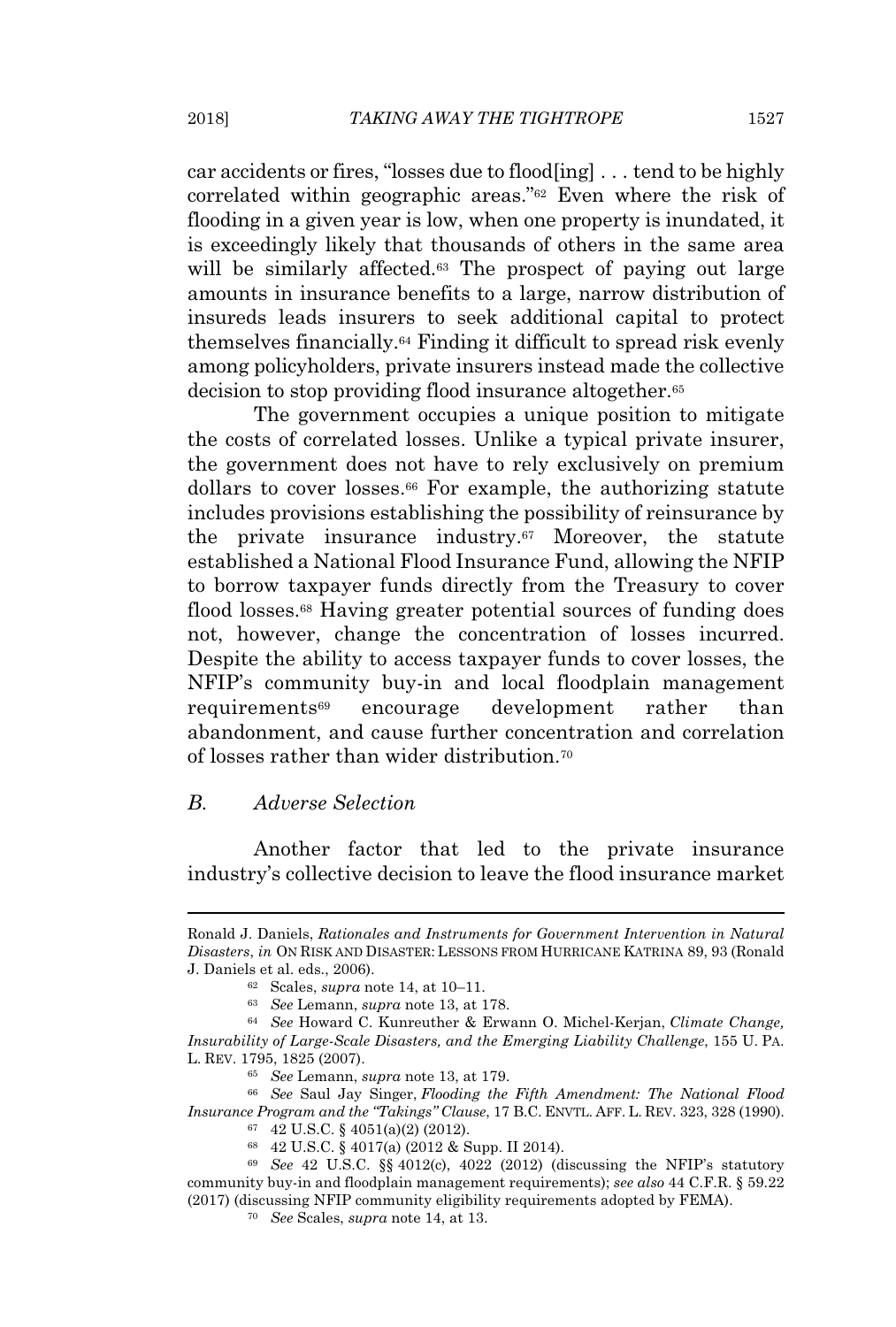was a problem known as adverse selection.<sup>71</sup> It occurs when those purchasing insurance "have more accurate information on the probability of a loss than the firms selling coverage."<sup>72</sup> In the flood insurance context, it occurs when "[t]he people most likely to buy insurance against flood losses are also the most likely to suffer [flood losses]."<sup>73</sup> Insurers believe that such adverse selection leads to "death spirals"—situations in which insurance pools attract riskier customers (who get a good deal covering likely risk), and deter less risky customers (who choose not to overpay).<sup>74</sup> When these pools overfill with a homogenous block of high-risk customers who cannot afford actuarially sound premiums, the insurance pools collapse.<sup>75</sup> The risk of adverse selection initially discouraged the insurance industry from providing private flood insurance, and has kept them out of the market since the government entered.<sup>76</sup>

The NFIP aims to avoid issues of adverse selection in part by mandating coverage for properties within 100-year floodplains.<sup>77</sup> Yet this mandate is limited in scope.<sup>78</sup> Mandatory coverage applies only to properties within the 100-year floodplain in participating communities that are acquired or developed with the assistance of a mortgage from a federally regulated lending institution.<sup>79</sup> Further, even though these institutions have both a statutory and a rational incentive to require the lender mandate, "enforcement is often lax."<sup>80</sup> The lender mandate may incrementally widen the risk pool and proportionally decrease the likelihood of a "death spiral," but it does not do much to expand participation to residents beyond the already risky 100-year floodplain.<sup>81</sup> Even with the lender mandate in place, the NFIP continues to suffer an adverse selection problem, in which "[t]he low rate of market penetration strongly suggests that primarily the highest-risk property

<sup>79</sup> *See* 42 U.S.C. § 4012a; Lemann, *supra* note 13, at 197.

<sup>80</sup> Lemann, *supra* note 13, at 198. This is partially due to mortgage originator's ability to quickly receive credit and to pass risk on to the secondary mortgage market. *See* Scales, *supra* note 14, at 18–19.

<sup>81</sup> Lemann, *supra* note 13, at 199 ("[O]utside the 100-year flood zone, the NFIP's market penetration is estimated to be only about 1 percent.").

<sup>71</sup> *See id.* at 8.

<sup>72</sup> Kunreuther & Michel-Kerjan, *supra* note 64, at 1824; *see also* Scales, *supra* note 14, at 8 ("Adverse selection occurs when insureds know more about their risk profiles than their insurers.").

<sup>73</sup> Scales, *supra* note 14, at 8.

<sup>74</sup> *See id.* at 8–9.

<sup>75</sup> *Id.*

<sup>76</sup> *See id.* at 9.

<sup>77</sup> 42 U.S.C. § 4012a (2012 & Supp. II 2014); *see also* Barnhizer, *supra* note 44, at 335.

<sup>78</sup> *See* Lemann, *supra* note 13, at 198.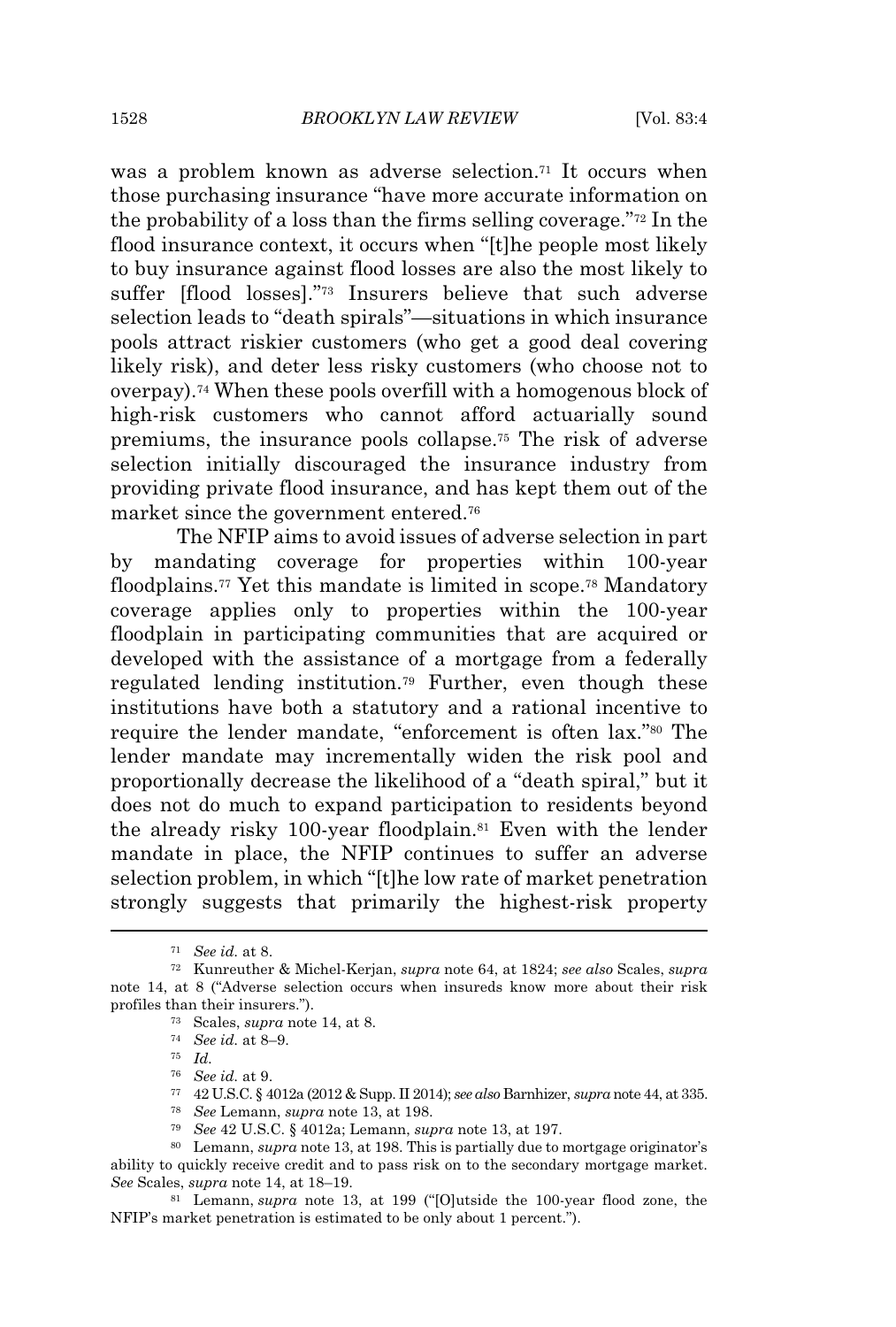owners opt in and stay in the program."<sup>82</sup> While adverse selection is a problematic factor that leads to high-risk pools of insureds, it is not the only one that leads to this result.

# *C. Moral Hazard*

Closely related to adverse selection, moral hazard also concerns "the asymmetry of information."<sup>83</sup> The term refers to "the notion that individuals will engage in cost-increasing behavior if they are able to shift some of the cost away from themselves."<sup>84</sup> Simply stated, if an insurance company has agreed to pay for the consequences, then the insured party has a much higher incentive to "engage in risky behavior."<sup>85</sup> Reduction of moral hazard depends upon the insurer's ability to share costs with the insured (frequently through co-pays and deductibles) and to monitor the insured's behavior.<sup>86</sup>

In the context of flood insurance, moral hazard issues are raised where individuals choose to store possessions and construct or maintain homes in more risky ways, knowing that potential losses will be covered by insurance.<sup>87</sup> Frequently, "the NFIP stokes moral hazard by underpricing insurance, encouraging over development in flood-prone areas."<sup>88</sup> "[T]he extent of repetitive loss . . . as well as the concentration of coverage in high-risk areas" further suggests that policyholders "strategically engage in less careful behavior"—epitomizing the NFIP's moral hazard problem.<sup>89</sup> The issue of moral hazard is one that private insurers refused to tolerate, but continues to plague the government program.<sup>90</sup>

<sup>87</sup> *See id.* at 28–29.

<sup>88</sup> Ike Brannon & Ari Blask, *Reforming the National Flood Insurance Program: Toward Private Flood Insurance*, 817 POL'Y ANALYSIS 1, 1 (2017), https:// www.cato.org/publications/policy-analysis/reforming-national-flood-insurance-programtoward-private-flood [https://perma.cc/M2V4-DBB5]; *see also* Patrick E. Tolan, Jr., *The Flurry of Tax Law Changes Following the 2005 Hurricanes: A Strategy for More Predictable and Equitable Tax Treatment of Victims*, 72 BROOK. L. REV. 799, 807 (2007).

<sup>89</sup> Luke & Abramovsky, *supra* note 84, at 30; *see also* LastWeekTonight, *Floods: Last Week Tonight with John Oliver (HBO)*, YOUTUBE (Oct. 29, 2017), https://www.youtube.com/watch?v=pf1t7cs9dkc [https://perma.cc/G98G-HPQT] (discussing instances of individuals choosing to purchase or build beach houses in risky areas because a "federal program guaranteed [the] investment").

<sup>90</sup> *See* Scales, *supra* note 14, at 13.

<sup>82</sup> Barnhizer, *supra* note 44, at 333–34.

<sup>83</sup> Kunreuther & Michel-Kerjan, *supra* note 64, at 1822.

<sup>84</sup> Charlene Luke & Aviva Abramovsky, *Managing the Next Deluge: A Tax System Approach to Flood Insurance*, 18 CONN. INS. L.J. 1, 27 (2011); *see also* Wausau Underwriters Ins. v. United Plastics Grp., 512 F.3d 953, 959 (7th Cir. 2008).

<sup>85</sup> *See* Chen, *supra* note 61, at 64.

<sup>86</sup> *See* Luke & Abramovsky, *supra* note 84, at 27–28.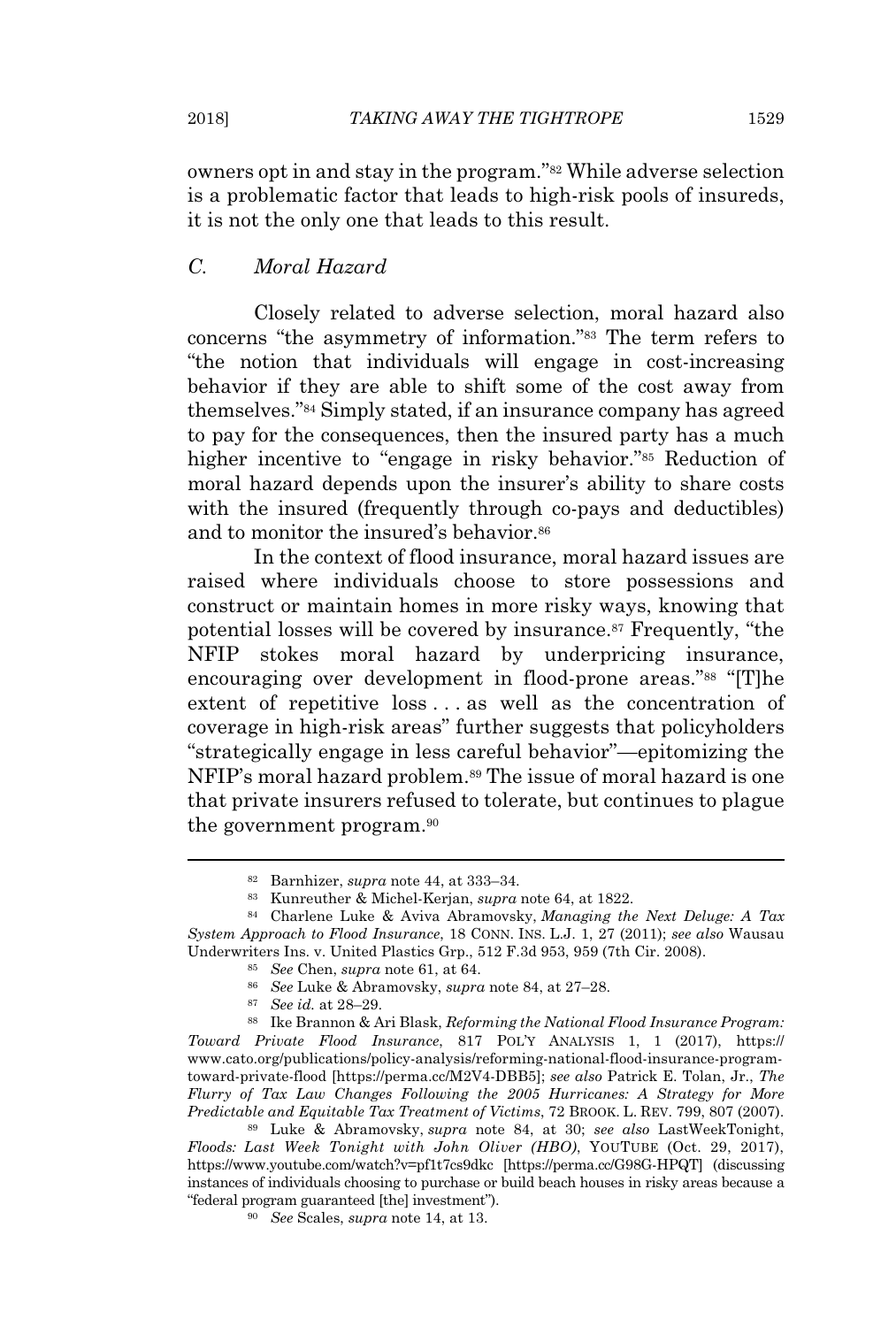#### III. VOLUNTARY-BUYOUT PROGRAMS

Government acquisition of high-risk land is the most effective way that a community can decrease the likelihood of exacerbating the inevitably high premiums and frequent flood losses that accompany correlated loss, adverse selection, and moral hazard. High-risk land acquisition also ensures that properties in particularly hazardous areas are used in ways that reasonably comport with the nature of disaster risk.<sup>91</sup> To carry on such acquisition efforts, FEMA provides state and local governments with funding opportunities targeted at property acquisition for flood hazard mitigation purposes.<sup>92</sup> More specifically, FEMA's Hazard Mitigation Assistance Program provides federal funds to states to share the cost of property acquisition projects which will "substantially reduce the risk of future damage, hardship, loss or suffering resulting from a major disaster."<sup>93</sup>

States may also receive assistance from the Department of Housing and Urban Development's Community Development Block Grant Disaster Recovery Program.<sup>94</sup> It is left to state and local governments to identify eligible properties, prepare grant applications, and submit them to FEMA on behalf of willing homeowners.<sup>95</sup> "If FEMA approves, it can provide up to 75 [percent] of the funding needed by the state or local government to purchase the damaged property, and the state or municipal government must fund the remaining 25 [percent]. The damaged property will be purchased at its pre-disaster fair market value."<sup>96</sup> After the transaction is fulfilled, the local government entity takes title and razes the land.<sup>97</sup>

Flood-prone properties acquired with hazard mitigation funds are subjected to various restrictive covenants limiting the scope of governmental and public activities permitted on the land. These covenants are essential to furthering the program's public policy goals of reducing property damage and loss after

<sup>91</sup> *See* Anna K. Schwab & David J. Brower, *Increasing Resilience to Natural Hazards: Obstacles and Opportunities for Local Governments Under the Disaster Mitigation Act of 2000*, in DANIEL A. FARBER ET AL., DISASTER LAW AND POLICY 404, 406 (Wolters Kluwer ed., 3d ed., 2015) [hereinafter DISASTER LAW AND POLICY].

<sup>92</sup> *See* 44 C.F.R. §§ 80.1, 206.434 (2017) (describing the requirements for property acquisition under the NFIP and eligibility requirements for Hazard Mitigation Program Grants).

<sup>93</sup> *Id.* § 206.434(c)(5); *see also id.* § 206.432.

<sup>94</sup> *See* Hayat & Moore, *supra* note 47, at 10343.

<sup>95</sup> *See id.* at 10343–44.

<sup>96</sup> *Id.* at 10344.

<sup>97</sup> *Id.*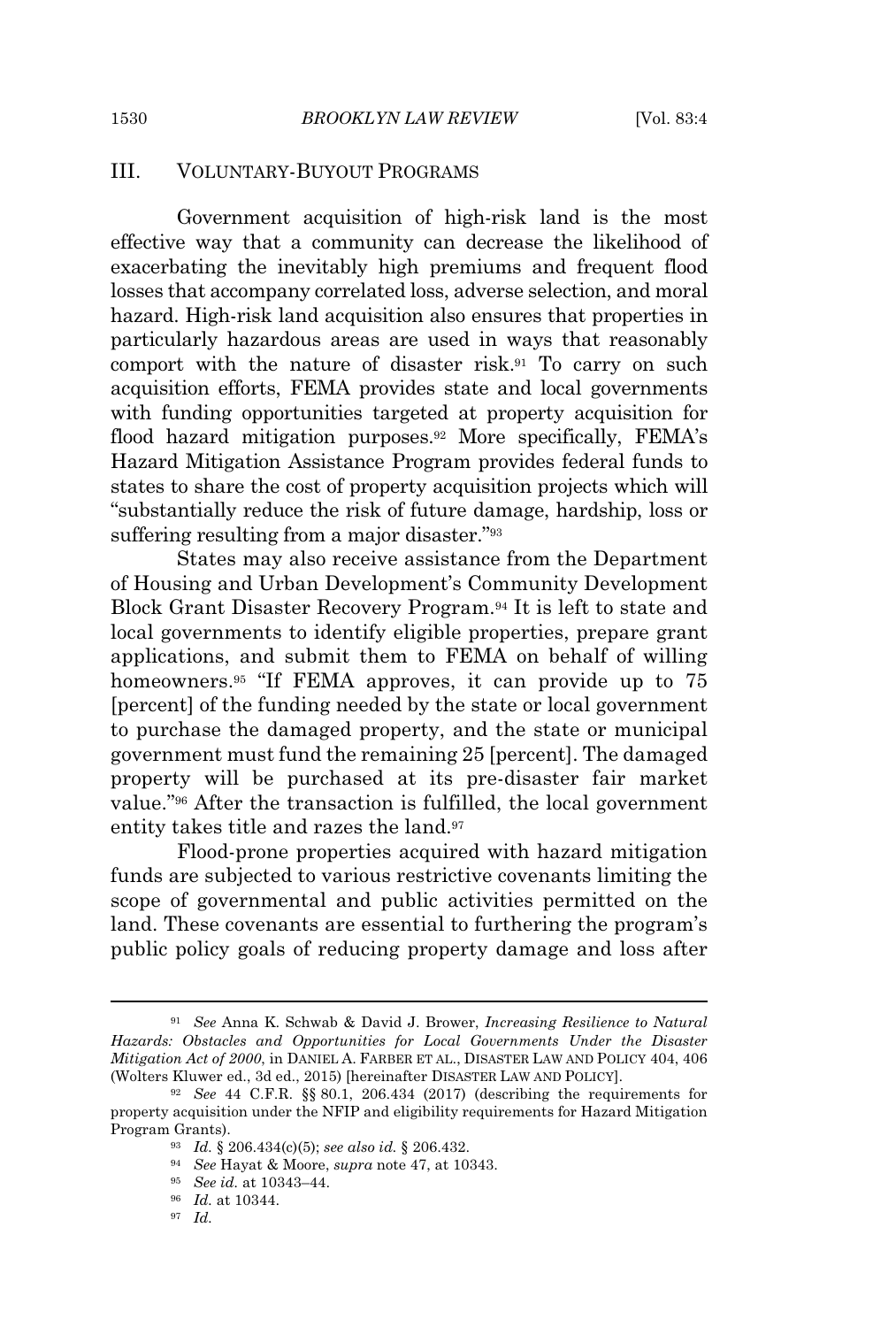major disasters.<sup>98</sup> The most important of these requirements is that the property must remain "dedicated and maintained in perpetuity for uses compatible with open space, recreational, or wetlands management practices."<sup>99</sup>

These "[v]oluntary buyout programs—in which local governments purchase flood-damaged homes located in highrisk areas and then subsidize the residents' relocation to safer grounds—have been conducted across the country."<sup>100</sup> One particularly ambitious and successful program of this nature is New York's Buyout and Acquisitions Program,<sup>101</sup> which is considered "the largest residential buyout scheme ever attempted in the United States."<sup>102</sup> Created in the wake of Superstorm Sandy, Hurricane Irene, and Tropical Storm Lee, the New York State program takes a "ground-up approach;" working in conjunction with individual homeowners, as well as county and local government officials to convert those areas "that regularly put homes, residents and emergency responders at high risk due to repeated flooding," into "natural coastal buffer[s] to safeguard against future storms."<sup>103</sup> Just one example of the program's success can be found in the Oakwood Beach neighborhood of Staten Island. There, the state purchased nearly 300 dilapidated homes for \$122 million, has already demolished nearly two-thirds of that inventory, and in the process has "[left] behind a haven for foraging mammals, birds, insects and plants, with no apex predators in sight."<sup>104</sup>

But these buyout programs are not limited only to densely populated, metropolitan areas like New York City. For example, "the village of Gays Mills, [Wisconsin,] with a population of approximately 500 people," used a combination of various funding sources "to pull together and relocate [businesses and private residences in] their community out of a floodplain . . . [a]fter two 500-year flood events within [ten]

<sup>98</sup> 44 C.F.R. § 206.434(e)(1)(i)–(iii).

<sup>99</sup> *Id.* § 206.434(e)(1)(i).

<sup>100</sup> Hayat & Moore, *supra* note 47, at 10343.

<sup>101</sup> *See id.*; *Buyout and Acquisition Programs*, *supra* note 37.

<sup>102</sup> DISASTER LAW AND POLICY, *supra* note 91, at 444.

<sup>103</sup> *Buyout and Acquisition Programs*, *supra* note 37.

<sup>104</sup> Nathan Kensinger, *Four Years After Sandy, Staten Island's Shoreline is Transformed*, CURBED N.Y. (Oct. 27, 2016, 12:57 PM), https://ny.curbed.com/2016/10/27/ 13431288/hurricane-sandy-staten-island-wetlands-climate-change [https://perma.cc/3GHB-MML3].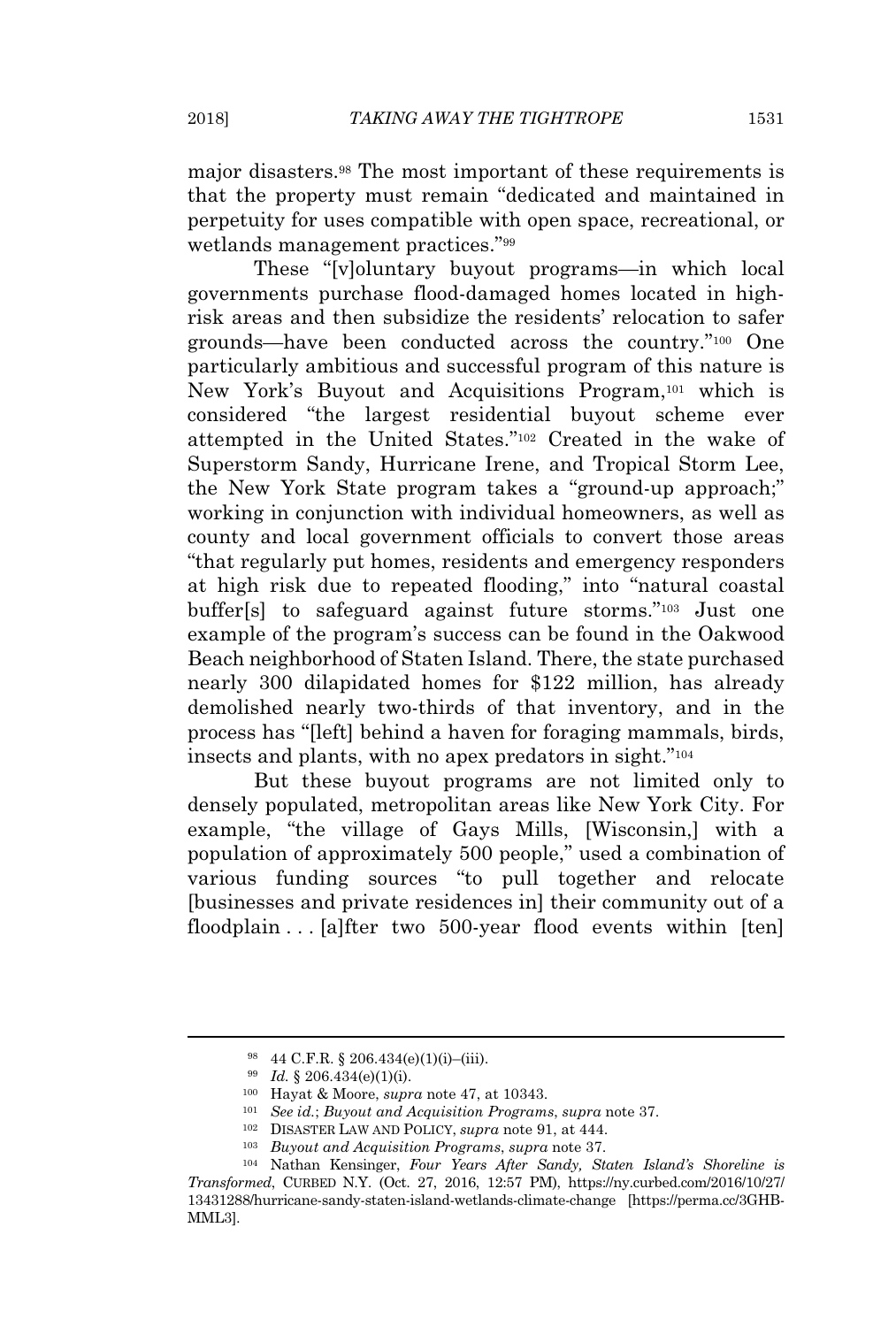months."<sup>105</sup> Clearly, buyouts are considered a viable solution to the prospect of flooding in large and small communities alike.

Despite the relative success of programs in Oakwood Beach and Gays Mills, however, the hard data reveals that only a small percentage of eligible owners choose to relocate after suffering significant flood losses.<sup>106</sup> Indeed, "[p]articipation rates in buyout programs have historically been very low."<sup>107</sup> One reason that so few individuals buy-in to buyouts is the slow pace of the transaction.<sup>108</sup> Typically lasting three to four years, the buyout process requires property owners to overcome numerous and time-consuming administrative hurdles during the application process, and prices out participants without the financial capacity to complete the lengthy transaction.<sup>109</sup> This leaves frustrated applicants buried in paperwork long after applications are sent and houses are re-flooded.<sup>110</sup>

Another contributor to the relative infrequency of buyouts is the federal government's muted enthusiasm for investing in such programs.<sup>111</sup> Federal funding allocated toward all "strategies for reducing the consequences of flooding (which include [voluntary buyouts]) was [only] about 5 [percent] of total disaster relief funds between 2004 and 2012."<sup>112</sup> In addition to low participation rates and minimal federal assistance, Hazard Mitigation Grants—sources of funding provided by FEMA to state and local governmental entities after a disaster declaration to reduce the impact of future catastrophic events—is available only to those projects in which property owners participate voluntarily.<sup>113</sup> States are explicitly restricted from using eminent domain powers to acquire property using Hazard Mitigation Grants.<sup>114</sup> Thus, state and local efforts to acquire property

<sup>105</sup> Robert R.M. Verchick & Lynsey R. Johnson, *When Retreat Is the Best Option: Flood Insurance After Biggert-Waters and Other Climate Change Puzzles*, 47 J. MARSHALL L. REV. 695, 702 (2013).

<sup>106</sup> Hayat & Moore, *supra* note 47, at 10343 ("It is estimated that only 10–15 [percent] of the 11,300 qualifying homeowners will ultimately accept a buyout offer. Contrast these numbers with the approximately 161,000 NFIP claims filed as a result of Superstorm Sandy in 2012 and Hurricane Irene and Tropical Storm Lee in 2011, and one can see just how few residents relocate in the wake of a flood." (citations omitted)).

<sup>107</sup> *Id.*

<sup>108</sup> *See id.*

<sup>109</sup> *See id.* at 10343–44.

<sup>110</sup> *See* Walsh, *supra* note 7.

<sup>111</sup> *See* Hayat & Moore, *supra* note 47, at 10343.

<sup>112</sup> *Id.* (citations omitted).

<sup>113</sup> *See Hazard Mitigation Grant Program Overview*, FED. EMERGENCY MGMT. AGENCY (last updated June 8, 2017), https://www.fema.gov/hazard-mitigation-grantprogram [https://perma.cc/K5KZ-CBAF]; *see also* 44 C.F.R. § 80.11(a) (2017).

<sup>114</sup> 44 C.F.R. § 80.11(a).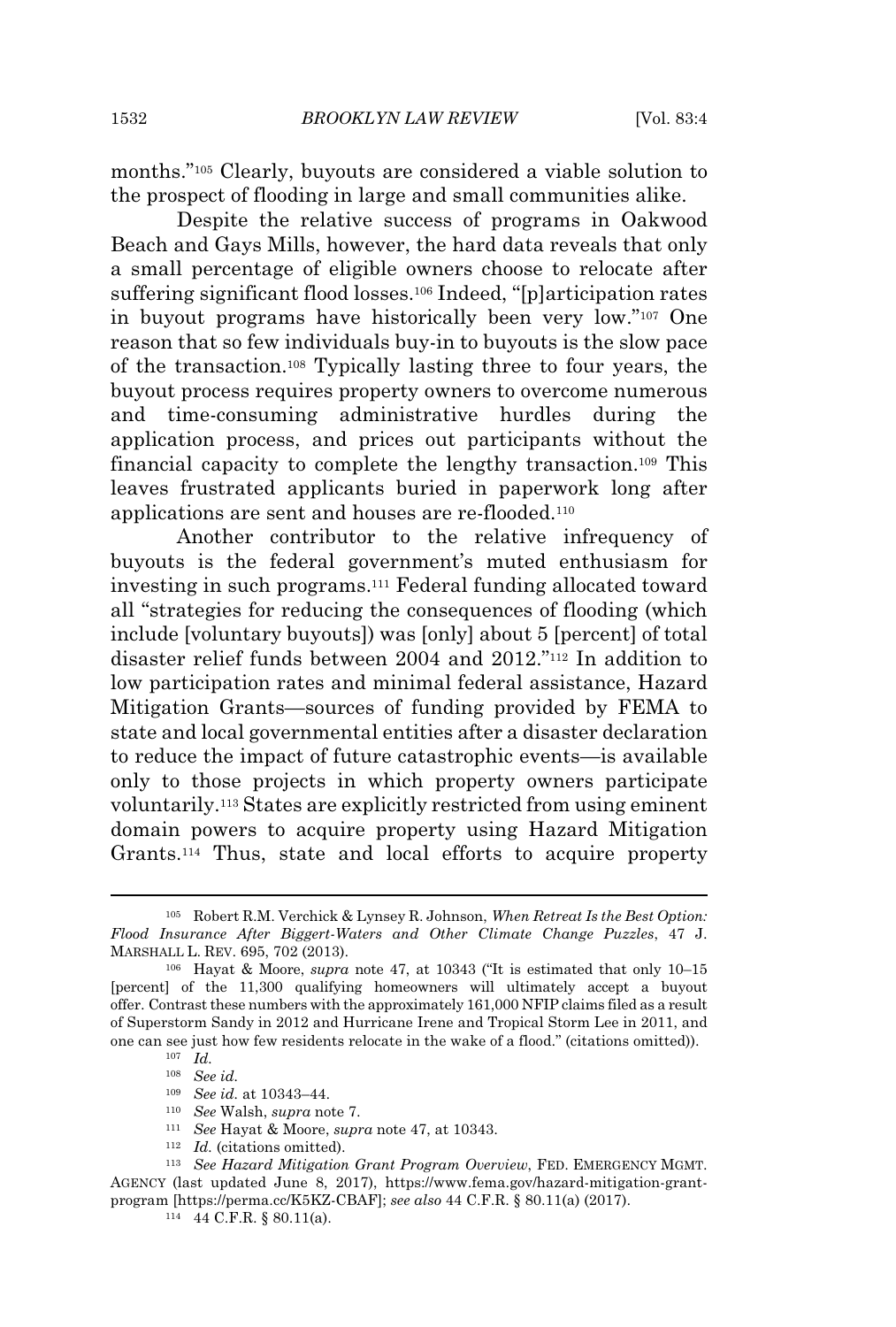through requisite voluntary transactions can therefore be frustrated by "holdout problems" and situations where the owners of property cannot be located.<sup>115</sup>

Further, while forming partnerships and working cooperatively with landowners are theoretically ideal, in practice those strategies can be difficult to rely upon when dealing with the uncertain nature of flood risk mitigation policy.<sup>116</sup> Indeed, as has been revealed by the enormity of the repetitive loss problem, property owners in even the riskiest areas often choose to rebuild rather than relocate.<sup>117</sup> Why take a buyout when you can comfortably rebuild as many times as you would like?

# IV. EXERCISING EMINENT DOMAIN TO ACQUIRE FLOOD-PRONE PROPERTIES IN A SYSTEM OF "INVOLUNTARY BUYOUTS"

Governments are more likely to use voluntary buyouts and other "arms-length transactions" for hazard mitigation-related land acquisition than other methods because they are frequently faster and "more politically acceptable."<sup>118</sup> Nevertheless, if the federal government extended funding toward programs that acquire flood-prone property by eminent domain in a system of "involuntary buyouts," state and local governments would be better equipped to solve the problems associated with repetitive loss properties and to achieve the policy goals of the NFIP.

# *A. The Fifth Amendment Provides Broad Constitutional Authority for the Institution of "Involuntary Buyouts"*

The Fifth Amendment of the Constitution provides that private property shall not "be taken for public use without just compensation."<sup>119</sup> "[C]ommonly referred to as the 'Takings Clause,' 'Eminent Domain Clause,' and the 'Just Compensation Clause,'"<sup>120</sup> the amendment, at its most fundamental level, stands for the proposition that "[w]hen the government

<sup>115</sup> DISASTER LAW AND POLICY, *supra* note 91, at 413.

<sup>116</sup> *See* Blake Hudson, *Coastal Land Loss and the Mitigation-Adaptation Dilemma: Between Scylla and Charybdis*, 73 LA. L. REV. 31, 62 (2012).

<sup>117</sup> Hill & Fugate, *supra* note 27.

<sup>118</sup> DISASTER LAW AND POLICY, *supra* note 91, at 413.

<sup>119</sup> U.S. CONST. amend. V. The Fifth Amendment provisions regarding takings are applied to the states via the Fourteenth amendment. *See* Chicago, B. & Q. R.R. v. Chicago, 166 U.S. 226, 241 (1897).

<sup>120</sup> Daryn McBeth, *Public Need and Private Greed—Environmental Protection and Property Rights*, 1 DRAKE J. AGRIC. L. 112, 112 n.1 (1996).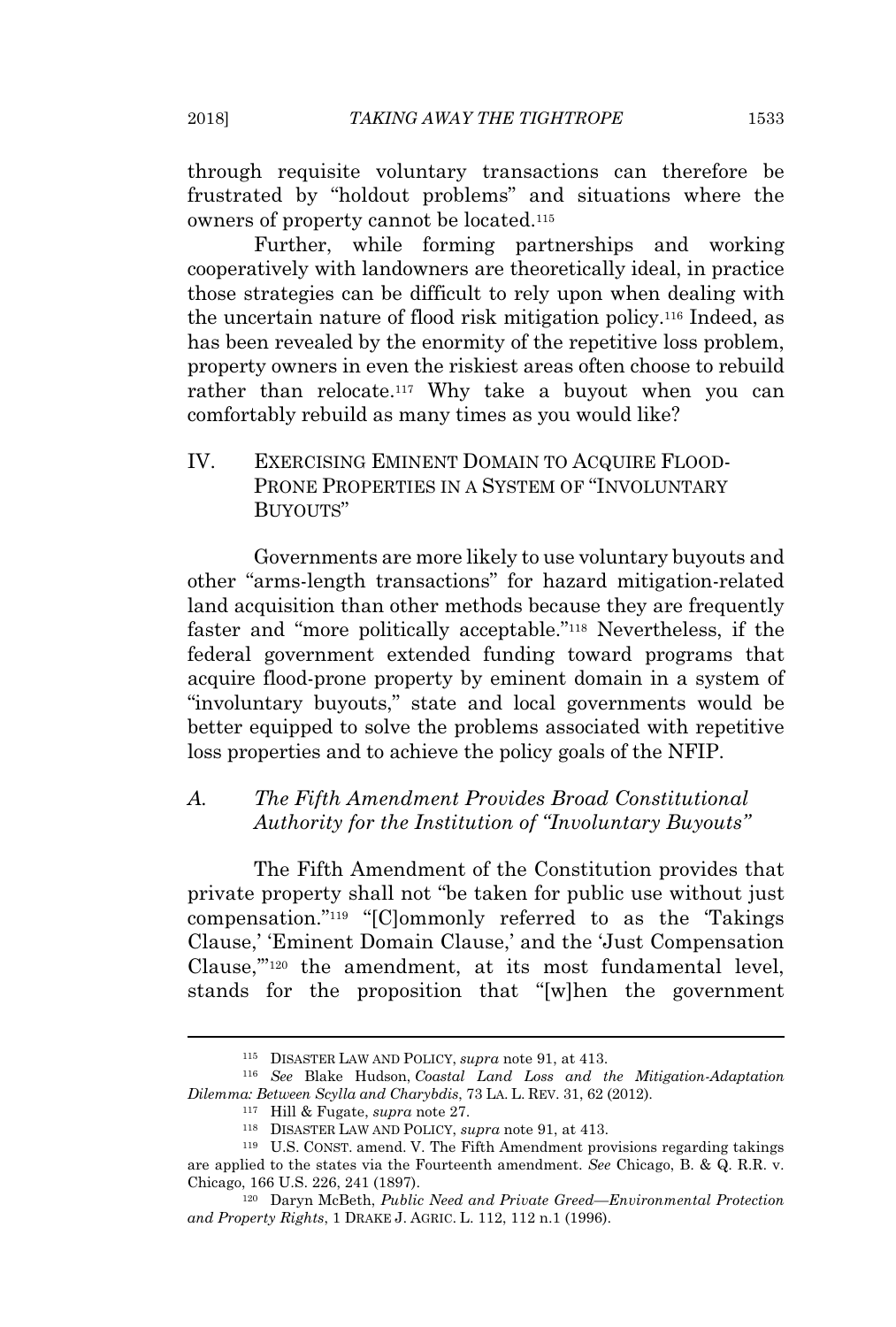physically takes possession of an interest in property for some public purpose, it has a categorical duty to compensate the former owner."<sup>121</sup> Such a taking occurs when the government physically occupies a property permanently<sup>122</sup> or when a regulation requires the owner of a property to permanently sacrifice all of the "economically beneficial uses of his or her land."<sup>123</sup>

Through its takings jurisprudence, the Supreme Court has granted significant legal authority to the government to take property for public purposes, provided that it deliver "just compensation" for the taking.<sup>124</sup> This broad legal authority is enabled by the Court's expansive definition of the term "public purpose," and its deference to legislative judgments in determining which purposes justify the exercise of eminent domain.<sup>125</sup> For example, in *Kelo v. City of New London, Conn.*, the Court deferred to legislative judgment in upholding economic development as a valid public purpose justifying the use of eminent domain.<sup>126</sup> The Court's decision permitted the City of New London, after purchasing land from willing sellers to promote economic development, to acquire the remaining tracts of land from "unwilling owners" in the area through eminent domain in exchange for just compensation.<sup>127</sup> Indeed, this taking was considered permissible despite the fact that private individuals would benefit from the taking.<sup>128</sup> *Kelo* is a quintessential example of the government's broad constitutional authority to take private property against the wishes of the owner, so long as the government provides just compensation.<sup>129</sup>

<sup>128</sup> *See id.* at 486.

<sup>121</sup> Arkansas Game & Fish Comm'n v. United States, 568 U.S. 23, 31 (2012) (alteration in original) (quoting Tahoe–Sierra Pres. Council, Inc. v. Tahoe Reg'l Planning Agency, 535 U.S. 302, 322 (2002)).

<sup>122</sup> *See, e.g.*, Loretto v. Teleprompter Manhattan CATV Corp. 458 U.S. 419, 426 (1982) ("A permanent physical occupation authorized by government is a taking, without regard to the public interests it may serve.").

<sup>123</sup> *Arkansas Game & Fish Comm'n*, 568 U.S. at 32 (citing Lucas v. South Carolina Coastal Council, 505 U.S. 1003, 1019 (1992)).

<sup>124</sup> *See, e.g.*, Hawaii Hous. Auth. v. Midkiff, 467 U.S. 229, 244 (1984) ("Judicial deference is required because, in our system of government, legislatures are better able to assess what public purposes should be advanced by an exercise of the taking power.").

<sup>125</sup> *See* Kelo v. City of New London, 545 U.S. 469, 480–83 (2005).

<sup>126</sup> *Id.* at 480–85.

<sup>127</sup> *Id.* at 472.

<sup>129</sup> Despite this broad power, rising political opposition in the wake of *Kelo* has led to state level limitations on the exercise of eminent domain power, especially in cases where private parties inure a benefit from government takings. DISASTER LAW AND POLICY, *supra* note 91, at 421. Some argue that these state level restrictions wind up reducing economic-development takings, in addition to slowing recovery efforts after natural disasters. *Id.* (citing Frank S. Alexander, *Louisiana Land Reform in the Storm's Aftermath*, 53 LOY. L. REV. 727 (2007)).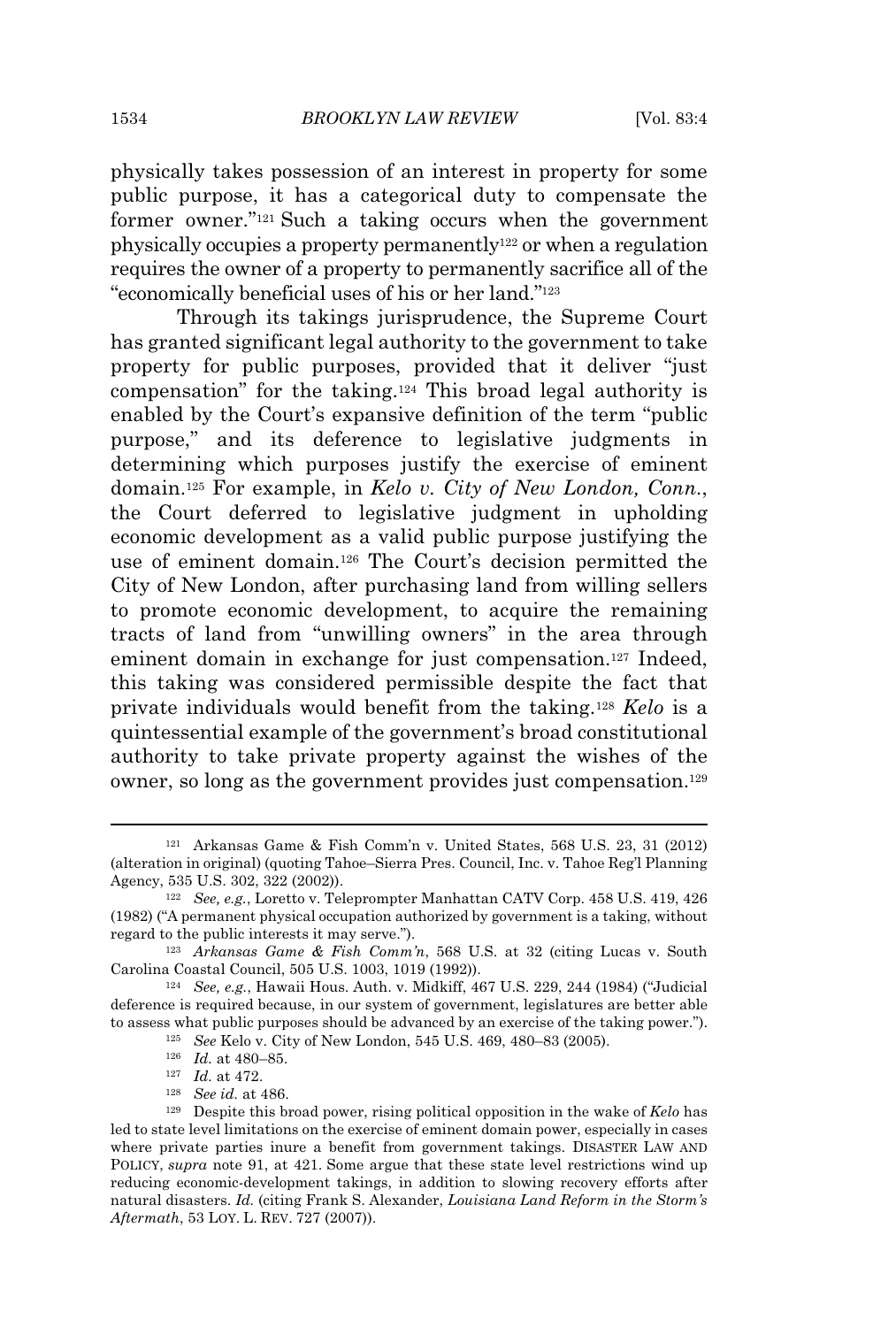Given this broad authority to determine public purposes, Congress can use its power under the Takings Clause to address the problems caused by severe repetitive loss properties. "The Fifth Amendment's guarantee that private property shall not be taken for a public use without just compensation was designed to bar Government from forcing some people alone to bear public burdens which, in all fairness and justice, should be borne by the public as a whole."<sup>130</sup> In cases of repetitive and severe repetitive loss properties, the reverse occurs—the wholly private burden of flood damage is unfairly borne by the public as a whole, over and over again.<sup>131</sup> By condemning private, high-risk properties using the power of eminent domain, effectively initiating an "involuntary buyout," government actors on the federal, state, and local level can prevent redevelopment to mitigate inevitable flood damage, avoid the persistent problems of correlated loss, adverse selection, and moral hazard, and properly allocate the burdens of flood damage.

First, as is the case under voluntary-buyout programs, property acquisition through eminent domain would provide governments with another tool to transform hazardous properties "into wetlands, open space, or storm-water management systems, creating a natural . . . buffer to safeguard against future storms."<sup>132</sup> Such buffers would improve the physical resiliency of the land itself in the wake of disaster,<sup>133</sup> and would reduce the concentration of flood-prone properties that leads to correlated losses.<sup>134</sup> Further, an increased ability to acquire flood-prone land through eminent domain would provide a disincentive to the redevelopment of repetitive loss properties, and would ensure that there will be less dislocation of individuals and families when the next storm inevitably comes.<sup>135</sup> Indeed, the threat alone of possible takings might more adequately discourage floodplain redevelopment than current efforts and help to reduce the correlated loss problem.<sup>136</sup>

Adverse selection can lead to a "death-spiral," "in which those who perceive themselves to face lower flood risk drop out of the program, leaving behind an ever-riskier pool of

<sup>130</sup> Armstrong v. United States, 364 U.S. 40, 49 (1960).

<sup>131</sup> *See* Eastman, *supra* note 5; Hill & Fugate, *supra* note 27.

<sup>132</sup> *Buyout and Acquisition Programs*, *supra* note 37.

<sup>133</sup> *See id.*

<sup>134</sup> *See* Scales, *supra* note 14, at 6.

<sup>&</sup>lt;sup>135</sup> *See id.* ("By creating the illusion that alluvial and coastal plains can be made safe for development, government policy ensures that there will be greater dislocation when—not if—that safety is revealed as illusory.").

<sup>136</sup> *Id.* at 42–43.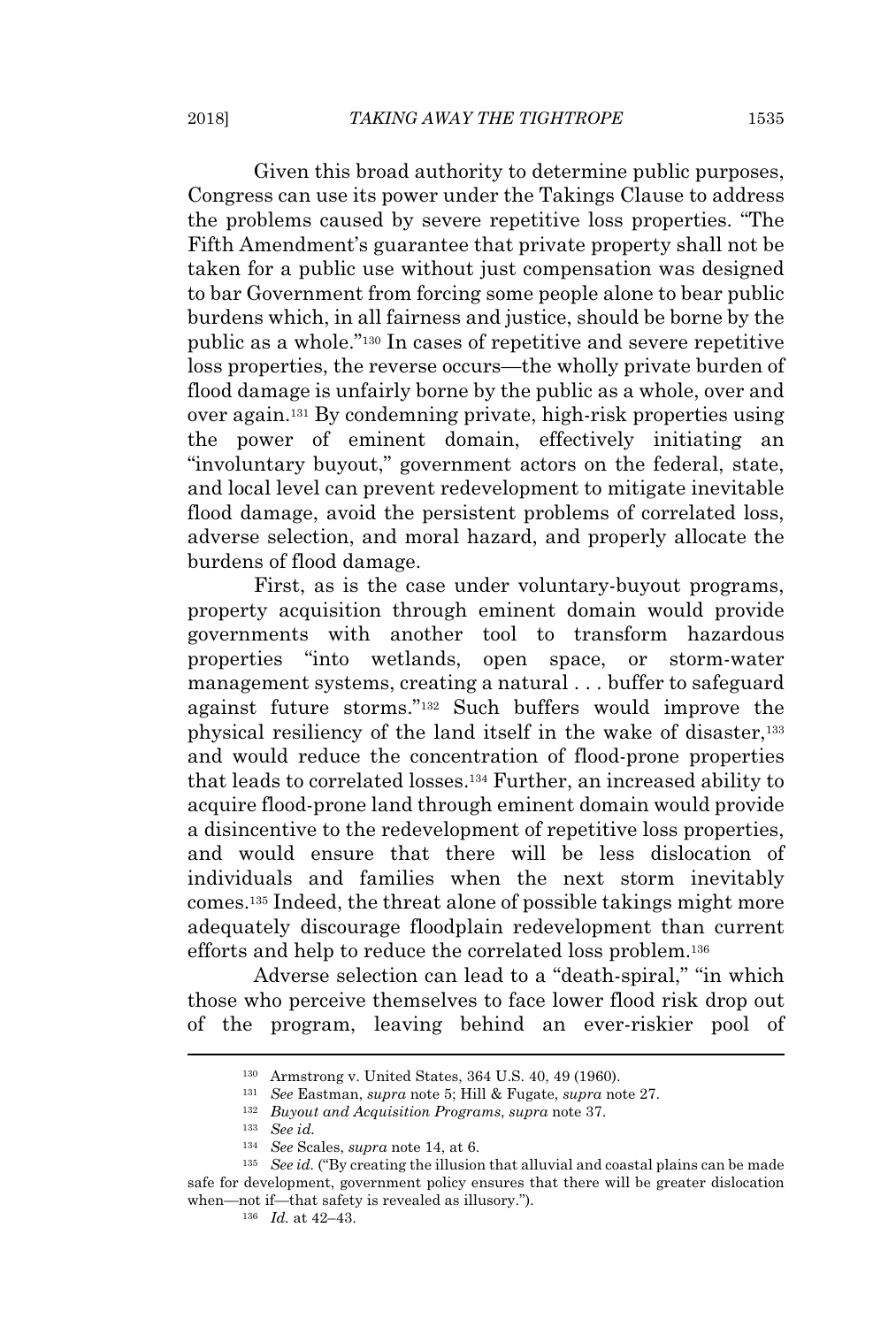policyholders."<sup>137</sup> Under an "involuntary buyout" program for repetitive loss properties, however, the riskiest properties would be those leaving the program, rather than the less risky. By acquiring parcels via eminent domain, razing them, and prohibiting their redevelopment, state and local governments would remove those properties from the NFIP's risk pool. Removing those properties from the risk pool, and creating a coastal buffer in their place to reduce the risk to nearby properties, could drive down the actuarial rate of premiums, in turn improving the financial stability of the program as a whole and providing affordable coverage for those who still face some marginal risk.

Finally, providing greater opportunities for states to advance "involuntary buyouts" of repetitive loss properties would give the government greater ability to discourage the intolerable moral hazard typified by repetitive loss properties.<sup>138</sup> Rather than continue a repetitive loss-owner's expectation of continual bailouts and taxpayer-funded redevelopment in the wake of disaster, a strong system of involuntary buyouts would incentivize owners to self-protect or relocate.<sup>139</sup> Holdouts who choose to stay in previously designated repetitive loss properties under such a system would be bought out at post-disaster prices. Knowing the consequences of living and redeveloping on such a risky parcel, those property owners would thereby properly bear the burdens on such redevelopment, and would receive less compensation than those who relocated at initial signs of danger. Further, such a system would permit the government to end the frustrating cycle of inevitable destruction and subsidized redevelopment with a single exercise of eminent domain.

## *B. Balancing Private Property Interests with Public Concerns*

Extending the use of eminent domain and funding "involuntary buyouts" would help to mitigate the effects of natural disasters themselves, as well as many of the sources of the NFIP's financial and moral problems. Given the sacrosanct status that private property rights have frequently enjoyed throughout the history of the United States, the decision to embrace eminent domain in the name of flood mitigation will, however, likely be met

<sup>137</sup> Lemann, *supra* note 13, at 205.

<sup>138</sup> *See* Scales, *supra* note 14, at 12.

<sup>139</sup> *See* Abbott, *supra* note 17, at 27.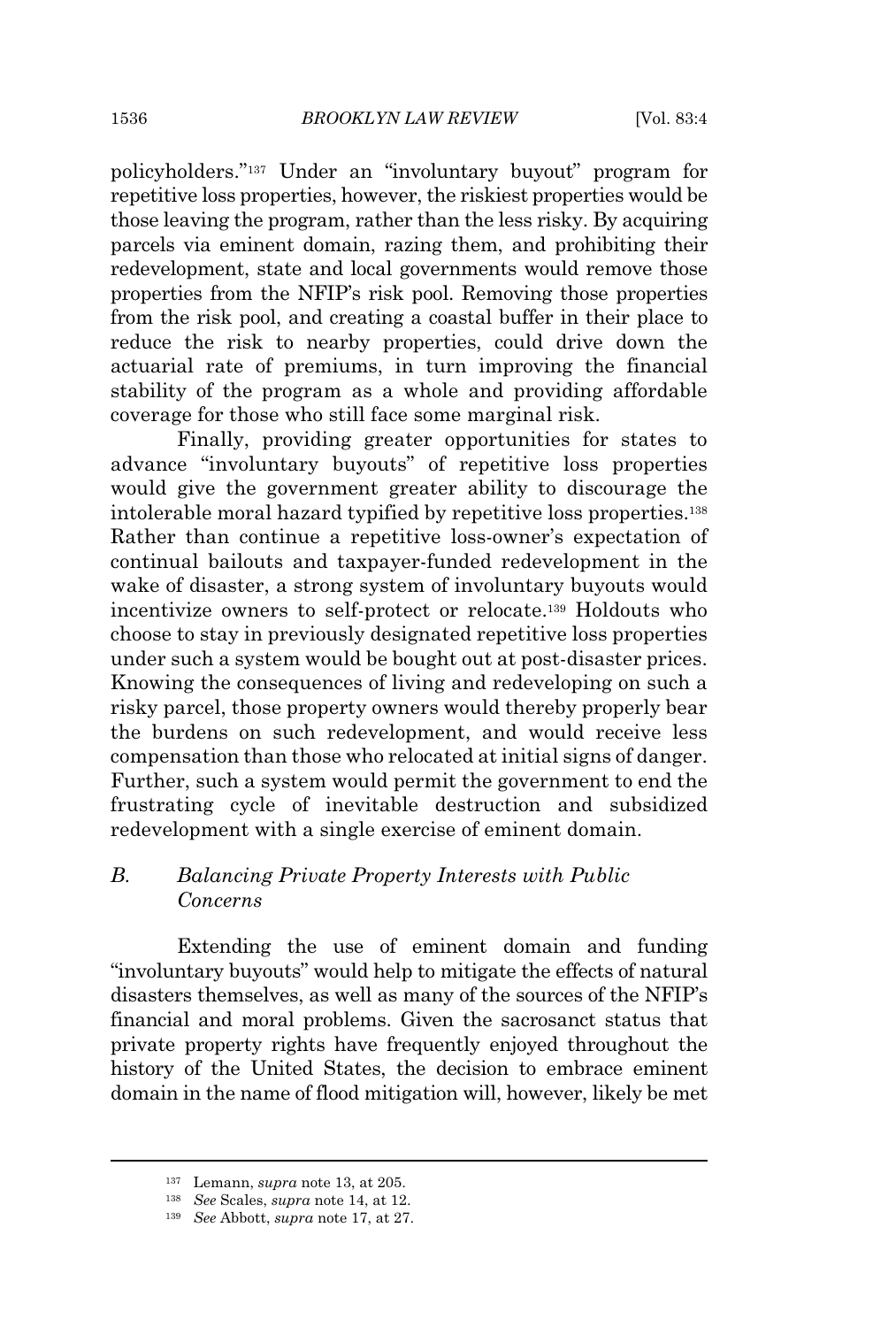with political opposition.<sup>140</sup> Nevertheless, an examination of the Supreme Court's takings jurisprudence shows that while revered, private property rights are not absolute.<sup>141</sup>

The right to own property is considered by many as a fundamental human right, that is "essential to individual liberty and . . . a birthright of every American."<sup>142</sup> The ability to freely own land was important for the early settlement [of] the American colonies,<sup>143</sup> and was later deemed essential by the framers of the United States, who viewed property ownership as a crucial aspect of personal liberty and security.<sup>144</sup> In light of this revered position, restrictions placed on private property rights have long been viewed as controversial and unfair violations of owners' constitutional rights.<sup>145</sup> For example, critics of the NFIP have said that "[i]t would be hard to find a program which cuts against more fundamental grains: freedom to choose where to live and build, freedom from government restriction (the federal government, at that), and freedom to maximize a profit from the land, buyer beware."<sup>146</sup> Of course, the program has invoked the ire of disgruntled private property owners and property rights enthusiasts, and has faced (though nevertheless survived) legal challenges alleging that the program is itself a regulatory taking.<sup>147</sup> It stands to reason that a move toward expanding the forced relocation of repetitive loss property owners only further cuts against those "fundamental grains,"<sup>148</sup> and would invite more claims of government overreach.

Despite the reverence that the Framers had—that the nation continues to have—for private property rights, owners of property do not receive "unfettered discretion" when they obtain

<sup>140</sup> *See* Jonathan Jorissen, Note, *Katrina's House: The Constitutionality of the Forced Removal of Citizens from Their Homes in the Wake of Natural Disasters*, 5 AVE MARIA L. REV. 587, 605 (2007) ("From the very beginning of this country, private property has been revered.").

<sup>141</sup> *See* Pennsylvania Coal Co. v. Mahon, 260 U.S. 393, 417 (1922) (noting that "the right of the owner to use his land is not absolute"); *see also* Palazzolo v. Rhode Island, 533 U.S. 606, 629 (2001) (citing Lucas v. South Carolina Coastal Council, 505 U.S. 1003, 1029 (1992)).

<sup>142</sup> Steven J. Eagle, *The Development of Property Rights in America and the Property Rights Movement*, 1 GEO. J.L. & PUB. POL'Y 77, 78 (2002).

<sup>143</sup> *See id.* at 82.

<sup>144</sup> *See id.* at 83–84.

<sup>145</sup> See Mark W. Cordes, *Property Rights and Land Use Controls: Balancing Private and Public Interest*, 19 N. ILL. U. L. REV. 629 (1999).

<sup>146</sup> Oliver A. Houck, *Rising Water: The National Flood Insurance Program and Louisiana*, 60 TUL. L. REV. 61, 159 (1985).

<sup>147</sup> *See* Texas Landowners Rights Ass'n v. Harris, 453 F. Supp. 1025, 1031 (D.D.C. 1978), *aff'd*, 598 F.2d 311 (D.C. Cir. 1979).

<sup>148</sup> Houck, *supra* note 146, at 159.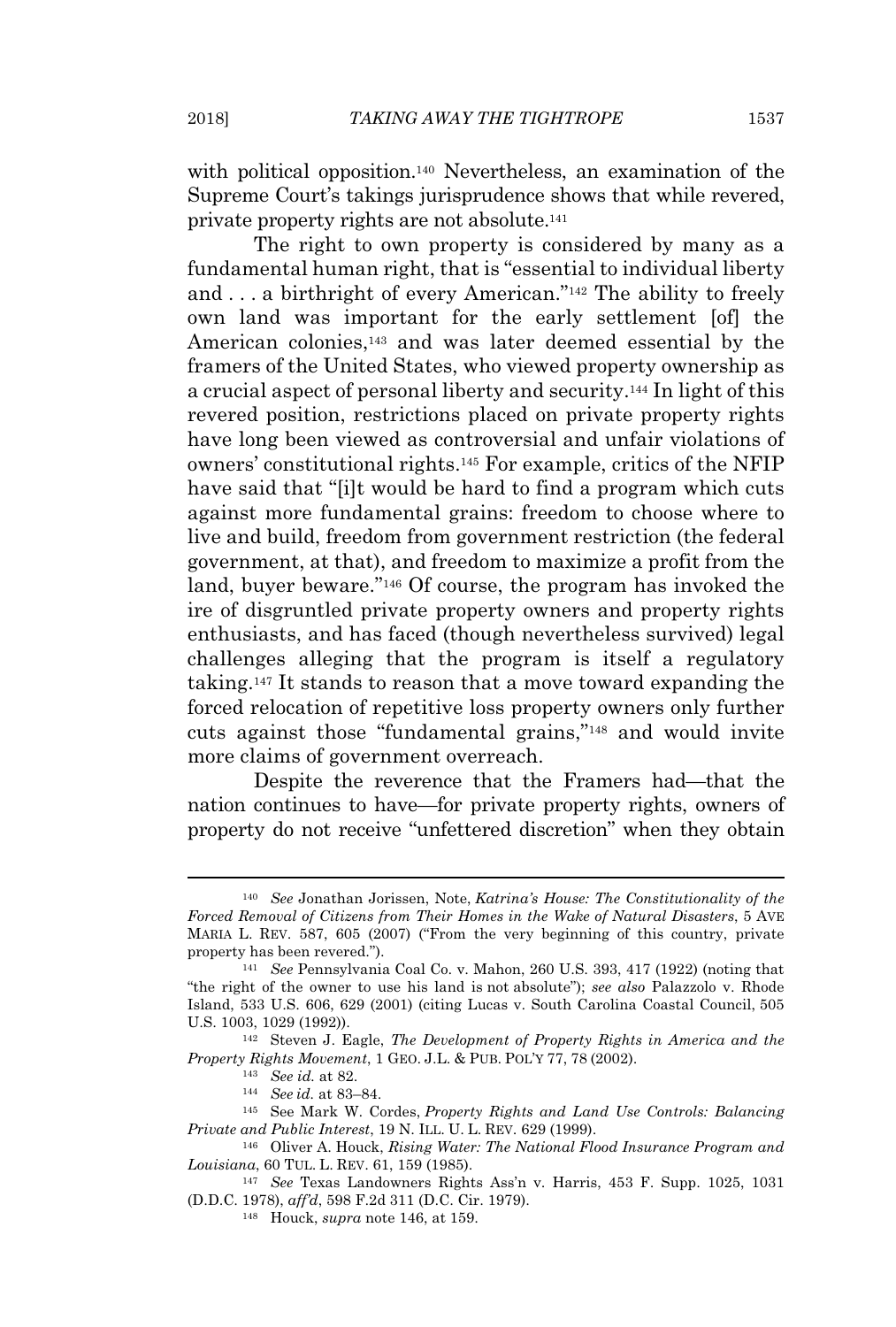title to land; instead, "the rights are subordinate to the good of society."<sup>149</sup> Indeed, "[o]ur nation . . . has long recognized that private property interests are limited by public needs."<sup>150</sup> State governments are able to determine "the good of society" and "public needs" by exercising "valid police power" to provide for "the best interest of the health, morals, safety, and welfare of the public."<sup>151</sup>

States can and frequently do exercise police power by passing land-use regulations that "substantially advance legitimate state interests."<sup>152</sup> Such valid state actions are not considered regulatory takings.<sup>153</sup> The proposed system of involuntary buyouts, however, would entail categorical takings—the government physically occupying property, requiring just compensation.<sup>154</sup> Nevertheless, courts have determined that "the right to use land should be carefully measured against the environment's capacity to tolerate such a use and the extent of harm which the proposed use would impose upon the established and proper use of neighboring lands."<sup>155</sup> While the relationship between public and private interests in land is rife with tension, the law does not recognize an absolute power of one over the other.<sup>156</sup>

In the case of repetitive loss properties, the government has a particularly strong interest in reversing the negative environmental and economic impact that these properties have had on their respective communities.<sup>157</sup> The benefits of converting these properties from known physical risks and drains on the financial stability of the flood insurance program into open space barriers that protect the surrounding community, outweigh the abstract interest in liberty and personal security.<sup>158</sup> Indeed, forced retreat from repetitive loss

<sup>157</sup> *See supra* Section IV.A; *see also* Kensinger, *supra* note 104 (discussing the positive environmental impacts of buyouts and retreat).

<sup>149</sup> McBeth, *supra* note 120, at 116.

<sup>150</sup> Cordes, *supra* note 145, at 643.

<sup>151</sup> *Id.*; McBeth, *supra* note 120, at 117; *see also* Mayor, Aldermen & Commonalty of the City of N.Y. v. Miln, 36 U.S. 102, 103 (1837) (holding that "[a]ll those powers which relate to merely municipal legislation, or which may more properly be called internal police, are not surrendered or restrained; and consequently, in relation to these the authority of a state is complete, unqualified, and exclusive.").

<sup>152</sup> Agins v. City of Tiburon, 447 U.S. 255, 260 (1980); *see* Keystone Bituminous Coal Ass'n v. DeBenedictis, 480 U.S. 470, 485 (1987).

<sup>153</sup> *See Keystone Bituminous Coal Ass'n*, 480 U.S. at 471.

<sup>154</sup> *See* Tahoe-Sierra Pres. Council v. Tahoe Reg'l Planning Agency, 535 U.S. 302, 322 (2002).

<sup>155</sup> Usdin v. State, Dep't of Envtl. Prot., Div. of Water Res., 414 A.2d 280, 289 (N.J. Super. Ct. Law Div. 1980), *aff'd*, 430 A.2d 949 (N.J. Super. Ct. App. Div. 1981).

<sup>156</sup> *See* Cordes, *supra* note 145, at 638.

<sup>158</sup> *See* Eagle, *supra* note 142, at 83–84.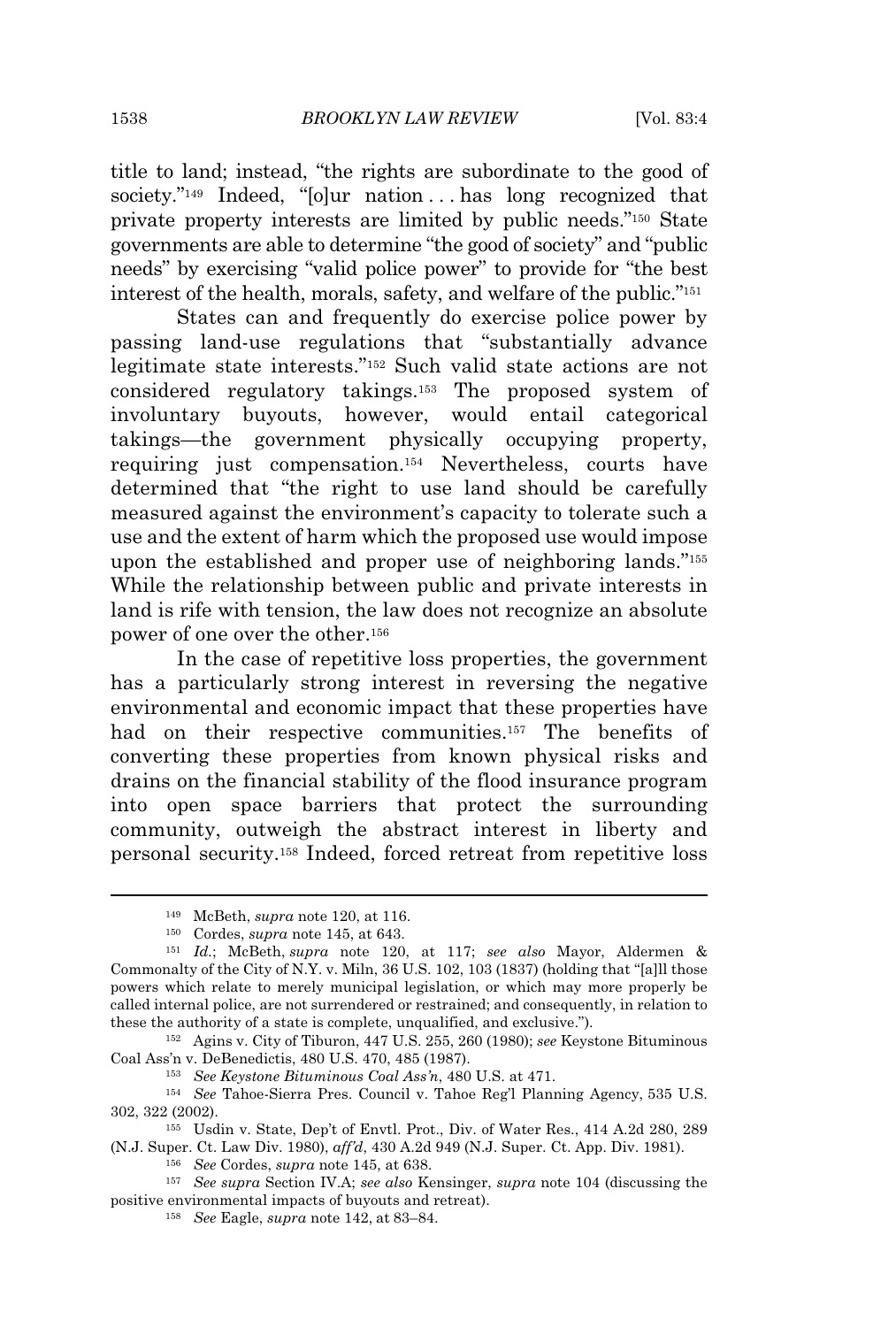properties would improve the security of owners by removing them from known flood risks.<sup>159</sup> Further, while the fundamental liberty interests of property owners are in part broken by forced removal, the government is able to provide owners with opportunities to move elsewhere and make owners whole by providing just compensation.

# *C. Just Compensation in the Wake of Disaster: Affording Involuntary Buyouts*

Understanding how the government will afford to provide "just compensation" as required by the Takings Clause is essential to any adoption of an "involuntary buyouts" system.<sup>160</sup> Under the current system, FEMA is permitted to provide up to 75 percent of the funds required to purchase flood-damaged property in voluntary transactions, with other government entities contributing the remainder.<sup>161</sup> In New York, "the state agrees to purchase homes in areas of 'highest risk' for 100 percent of pre-storm fair market value . . . . For eligible homes in areas of lower risk, the state will pay the *post-*storm [fair market value] with added incentives."<sup>162</sup> In order to expand the buyout system to include eminent domain acquisitions, state and local governments must consider any possible discounts that might make the program more affordable, as well as the external economic effects that the program will have on the state.

The recognition of "government givings" and the implementation of a "givings recapture mechanism" would make it easier for the government to provide just compensation to property owners.<sup>163</sup> The concept of "givings" contemplates an inverse of conventional takings, which occurs when government acts enhance the value of private property.<sup>164</sup> Givings are effected through a multitude of government programs, ranging from the complex farm subsidy programs and homeowner's mortgage tax deductions, to the relatively simple programs, such as paving of roads and providing municipal sewer systems.<sup>165</sup> Regardless of how they take shape, judicial recognition of

<sup>159</sup> *See* Verchick & Johnson, *supra* note 105, at 698.

<sup>160</sup> U.S. CONST. amend. V.

<sup>161</sup> *See* Hayat & Moore, *supra* note 47, at 10344.

<sup>162</sup> DISASTER LAW AND POLICY, *supra* note 91, at 444 (emphasis in original) (citations omitted).

<sup>163</sup> Barnhizer, *supra* note 44, at 298 (emphasis omitted).

<sup>164</sup> McBeth, *supra* note 120, at 131 n.100 (citing 141 Cong. Rec. H2497 (daily ed. Mar. 2, 1995) (statement of Rep. Schroeder)).

<sup>165</sup> *See* Cordes, *supra* note 145, at 647; *see also* McBeth, *supra* note 120, at 130.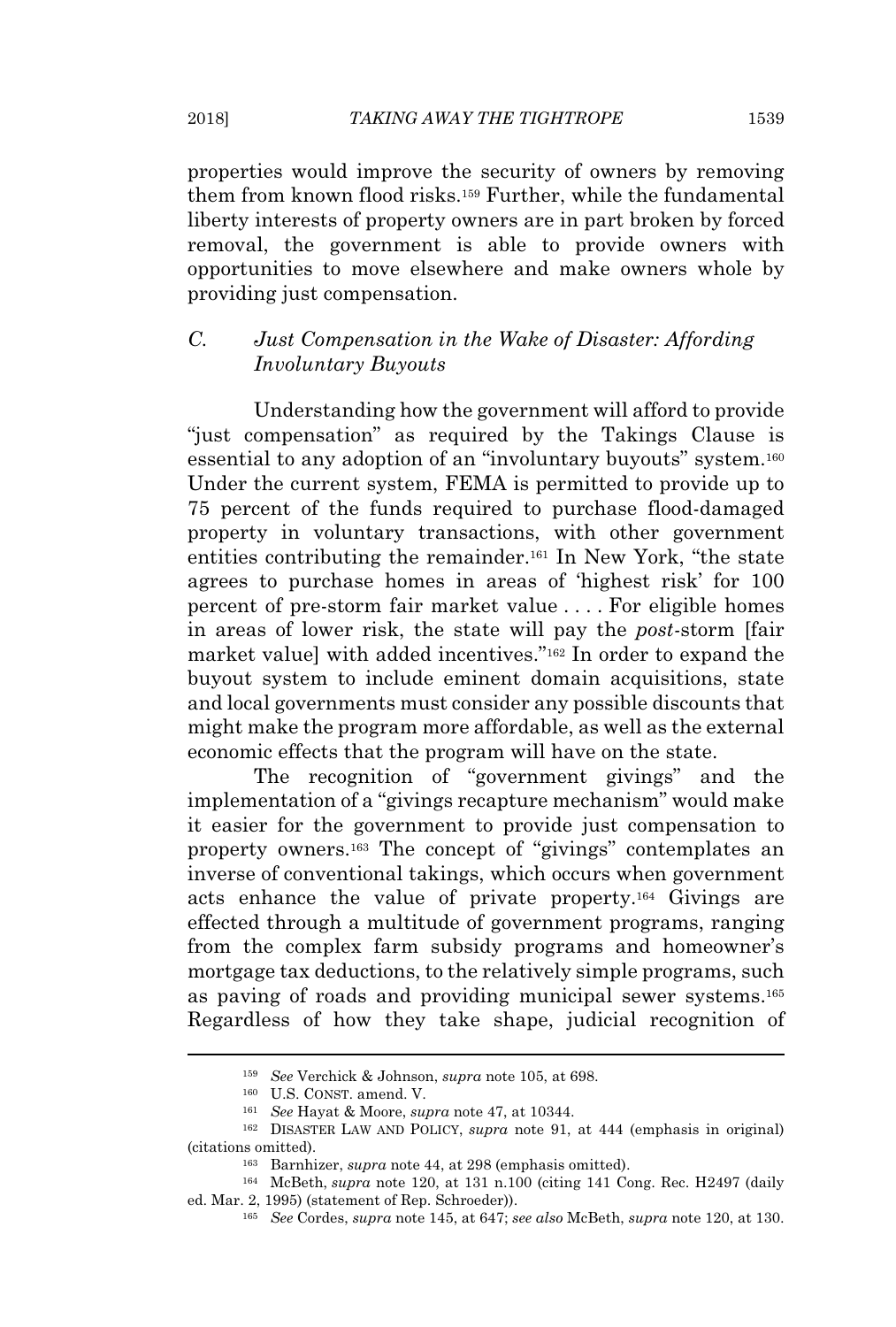givings would ensure that taxpayers do not pay twice in takings cases.<sup>166</sup> Most relevant is that substantial government givings can be recognized in the NFIP's provision of subsidized flood insurance rates.<sup>167</sup> In his proposal for a "givings recapture mechanism" for properties improved by the implementation of the NFIP, Professor Daniel Barnhizer relies on the Court's interpretation of the "just compensation clause."<sup>168</sup> The clause, Barnhizer notes, "permits the government to offset or avoid compensating landowners for value increments created directly by government action."<sup>169</sup> According to Barnhizer:

Rather than continuing to provide flood insurance at below-market rates, the NFIP should be amended to recognize explicitly the value of its rate subsidies to individual insureds and treat that amount as a credit to offset the cost of the federal government's future purchase of redevelopment rights or other property rights from those insureds. This givings recapture mechanism would permit coastal landowners to maximize use of their properties until they suffer catastrophic flood losses, would compensate landowners fully for their property upon condemnation or purchase by the government, and could sidestep political opposition to restrictive regulation of coastal floodplain land use.<sup>170</sup>

By accounting for givings, Barnhizer's plan could stretch the value of Hazard Mitigation Grants and enable the government to initiate more buyouts. Application of such a "givings recapture mechanism" under the current statute would likely be similarly limited to voluntary buyouts.<sup>171</sup> Further, since the federal government is the actor providing subsidized insurance and thus effectuating the giving, such a mechanism might not grant much independence to state and local governments in acquiring risky properties. Thus, an expansion of the current statute to provide federal dollars for state and local takings would help to guarantee the fruitful application of a "givings recapture mechanism."

Even if the statute is not expanded to grant federal money to states, there is still some room for state and local independence in applying such a mechanism. For example, states and local communities provide some of the givings

<sup>166</sup> *See* McBeth, *supra* note 120, at 131 n.100 (citing 141 Cong. Rec. H2497).

<sup>167</sup> *See* Barnhizer, *supra* note 44, at 298.

<sup>168</sup> *Id.*; see also United States v. Miller 317 U.S. 369, 376–77 (1943) (holding that property owners are not entitled to enhanced compensation for the value of their condemned property that is directly attributable to Government activities).

<sup>169</sup> Barnhizer, *supra* note 44, at 298.

<sup>170</sup> *Id.*

<sup>171</sup> *See* 44 C.F.R. § 80.11(a) (2017).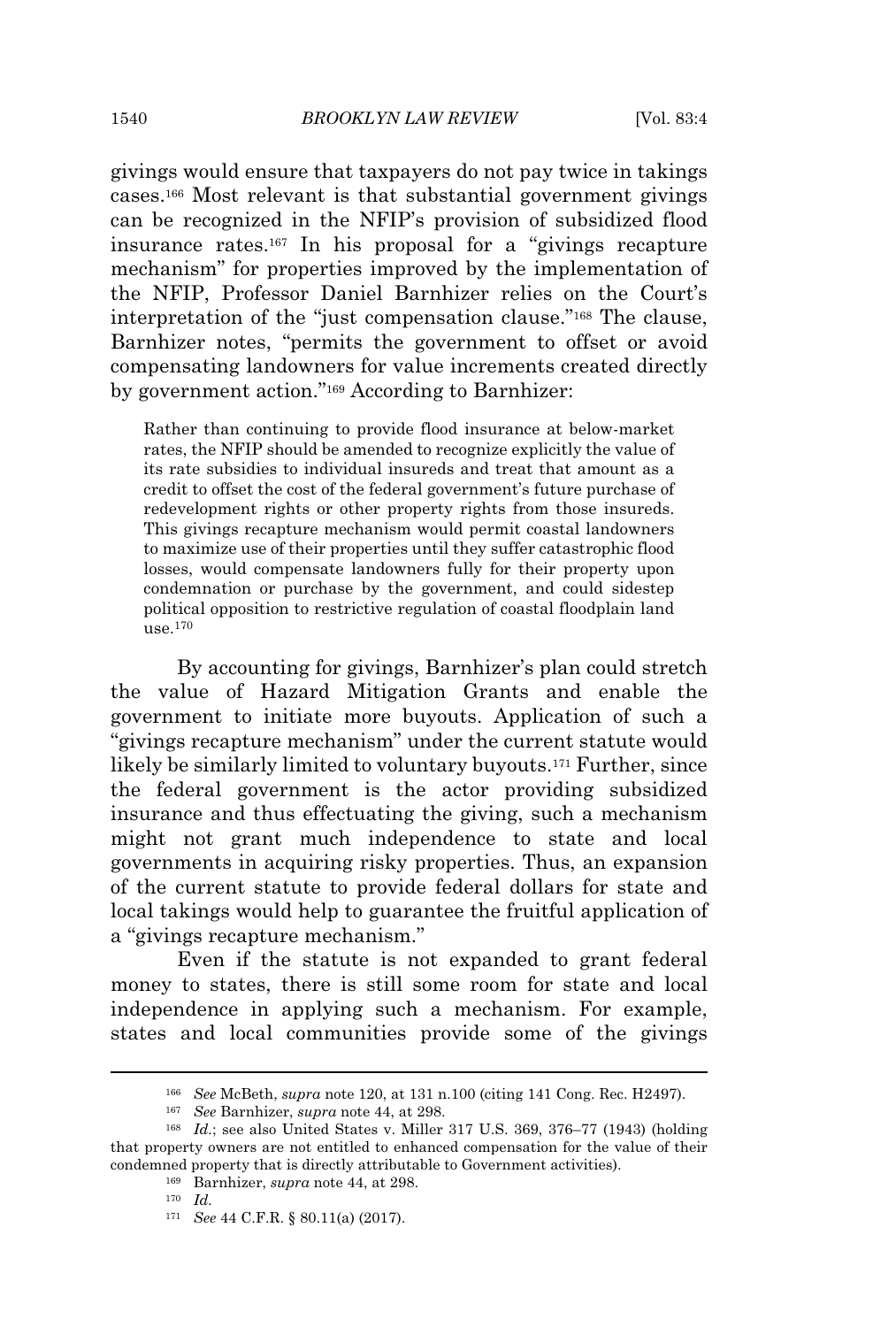discussed above such as roads and sewers, which might be accounted for in affording just compensation.<sup>172</sup> Further, NFIP communities under the current system frequently elect to implement additional flood mitigation measures beyond the bare minimum, in a subsection of the program known as the Community Rating System (CRS).<sup>173</sup> While the CRS is generally intended to generate discounted NFIP-premium rates within participating communities,<sup>174</sup> those heightened floodplain management practices implemented on the local level might also be considered as community givings, thus permitting proportionally less expensive takings. If implemented, many communities would be able to take advantage of such a system, since CRS has been adopted by 1,200 communities, comprising "approximately 67 percent of [all] policyholders."<sup>175</sup> Regardless of the entity that provides the giving, the use of a "givings recapture mechanism" would likely help governments a great deal in affording and implementing the systematic condemnation of repetitive loss properties.

The economic impact on the community within which the government exercises the "involuntary buyout" system is critical to any cost considerations of such program. The current system of post-flood buyouts often leads to the relocation of entire neighborhoods, resulting in "lost property tax revenue and disruption of previous assumptions about community infrastructure investments."<sup>176</sup> In the eyes of some, buyouts "turn off the economic engine" of the community, which can have broad economic impacts on the whole state.<sup>177</sup> For example, the decision to offer and accept buyouts on the Jersey Shore in the wake of Hurricane Sandy was necessarily evaluated with an eye toward its renowned summer tourism industry, the associated tax revenues, and their effects on the state economy as a whole.<sup>178</sup>

To mitigate the negative tax implications of buyout programs, some scholars emphasize the benefits of securing buyout and relocation agreements in advance of the next major flood event.<sup>179</sup> By arranging the buyout before disaster strikes,

<sup>172</sup> *See* McBeth, *supra* note 120, at 130; Cordes, *supra* note 145, at 647.

<sup>173</sup> 42 U.S.C. § 4022(b) (2012); *see also* Lemann, *supra* note 13, at 185–86.

<sup>174</sup> *See* Lemann, *supra* note 13, at 185–86.

<sup>175</sup> *Id.* at 187.

<sup>176</sup> Hayat & Moore, *supra* note 47, at 10346.

<sup>177</sup> Shawn Boburg, *Rebuild v. Retreat: Christie and Cuomo Offer Contrasting Plans in Wake of Sandy*, RECORD (BERGEN CTY.), Mar. 15, 2013, *in* DISASTER LAW AND POLICY, *supra* note 91, at 442–44.

<sup>178</sup> *Id.*

<sup>179</sup> *See* Hayat & Moore, *supra* note 47, at 10346.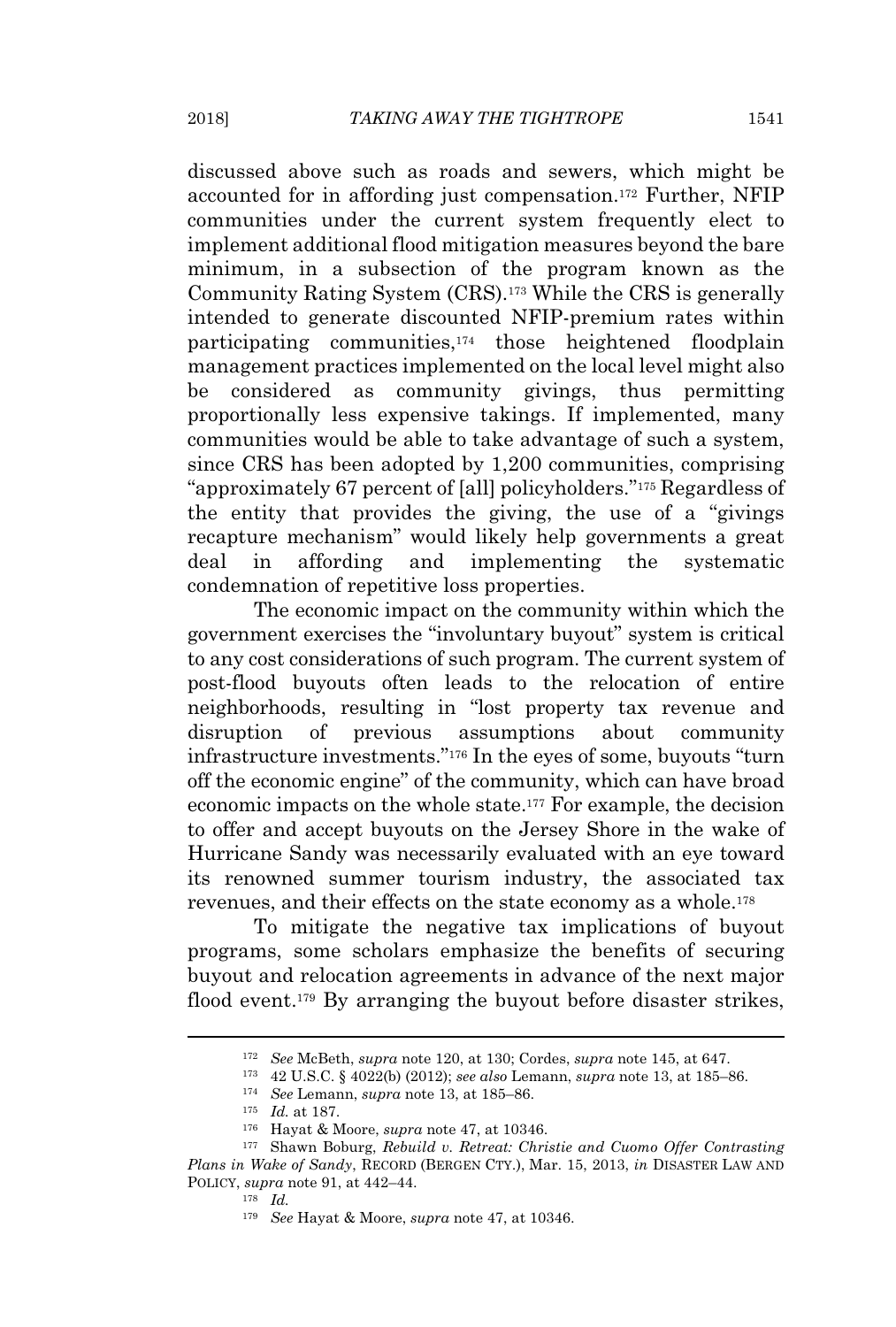"the local community can assess well in advance how many properties are going to be taken off the property tax rolls and the resulting level of demand for municipal services that it will need to provide post-disaster."<sup>180</sup> In such a situation, though a loss of revenue may eventually occur, the community has an opportunity to prepare.<sup>181</sup> Another method of mitigating the negative tax consequences currently utilized is the inclusion of "incentives for owners who agree to . . . relocate within the county."<sup>182</sup> For example, New York offers "a 5 percent bonus on closing if [homeowners] could prove that they would use the money to purchase another home within the county."<sup>183</sup> Such a strategy not only promotes the state's interest in retaining its tax base, but enhances a homeowners' opportunity to remain in the neighborhoods in which they have established themselves, and reduces the feeling of dislocation that may occur in the wake of a buyout.

Although these methods have only been employed in instances of voluntary buyouts, and the former method occurs pre-disaster, both provide insight into how the negative economic consequences of involuntary buyouts may be mitigated. For example, local governments carrying out involuntary buyouts may, like New York, provide additional compensation to property owners that agree to relocate within the same tax area.<sup>184</sup> Such advance agreements to cede property voluntarily and to relocate within a specified geographic area admittedly may run into enforcement problems.<sup>185</sup> Nevertheless, "in most cases, it is less expensive to buy out [repetitive loss properties] than it is to cover the cost of repairing and rebuilding after ever-more-common floods."<sup>186</sup> Indeed, the potential value of such a system is easy to imagine in the context of those most problematic properties in risky areas, which continue to receive coverage and benefits far in excess of the property's value.<sup>187</sup>

<sup>180</sup> *See id.*

<sup>181</sup> *Id.*

<sup>182</sup> DISASTER LAW AND POLICY, *supra* note 91, at 444.

<sup>183</sup> Elizabeth Rush, *Harvey and Irma Are the New Normal. It's Time to Move Away from the Coast*, WASH. POST: OUTLOOK (Sept. 15, 2017), https:// www.washingtonpost.com/outlook/irma-and-harvey-are-the-new-normal-its-time-to-move -away-from-the-coasts/2017/09/15/4ff2a61e-9971-11e7-87fc-c3f7ee4035c9\_story.html?utm \_term=.0b12354ea68c [https://perma.cc/R3L9-8DRN].

<sup>184</sup> *See* DISASTER LAW AND POLICY, *supra* note 91, at 444.

<sup>185</sup> *See* Hayat & Moore, *supra* note 47, at 10347.

<sup>186</sup> Rush, *supra* note 183.

<sup>187</sup> *See supra* notes 27–32 and accompanying text.